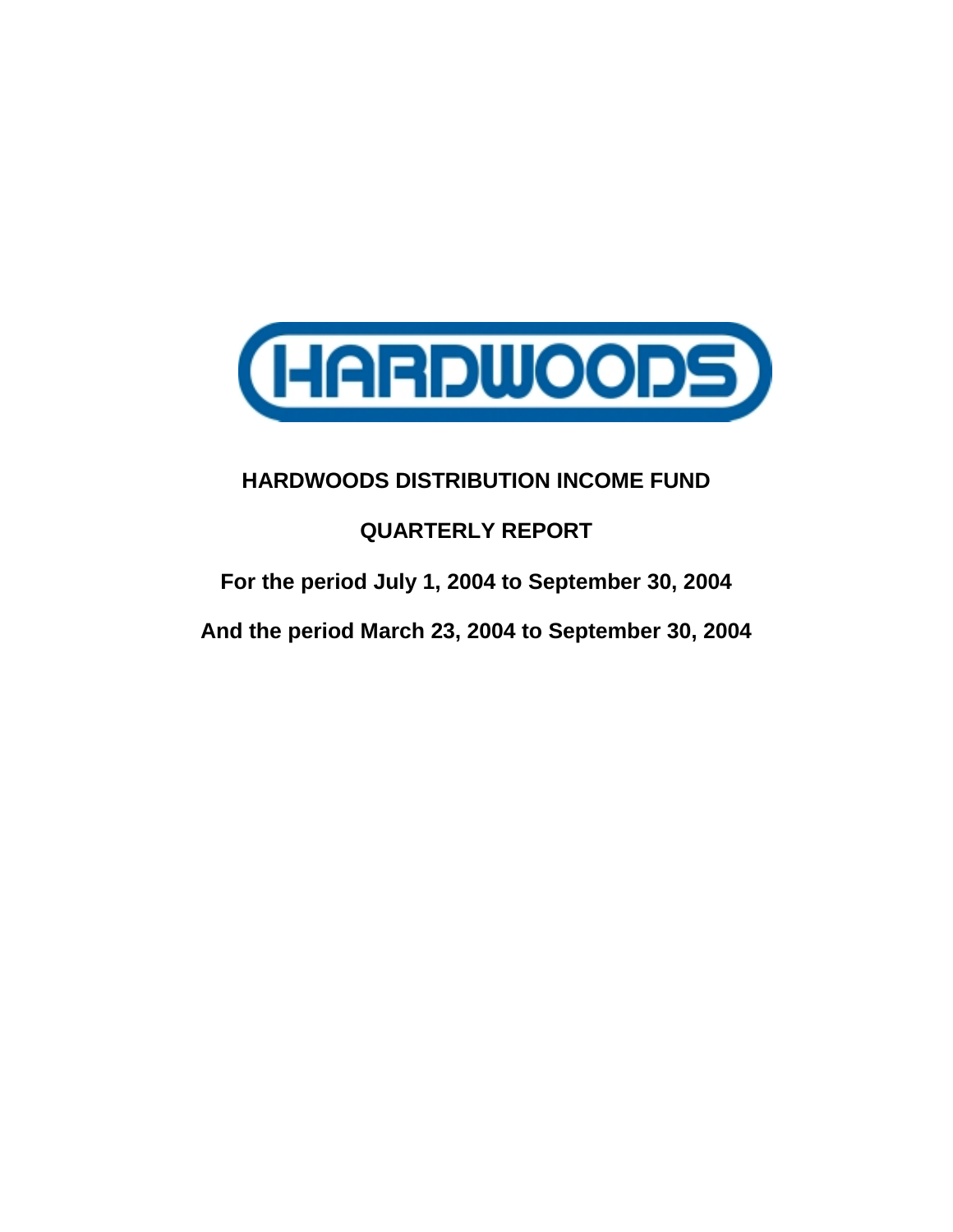## **To Our Unitholders**

I am pleased to present the results for the third quarter, covering the three months ended September 30, 2004 and the reporting period from March 23, 2004 to September 30, 2004. The third quarter continued the solid performance of Hardwoods Distribution Income Fund since the completion of its initial public offering ("IPO) on March 23, 2004. Our business continues to benefit from the diversity in our customers, our geographic regions of operation, and our product mix, as well as from the continued commitment and entrepreneurship of our employees.

As the Fund commenced operations in March 2004 there are no comparative figures provided in the consolidated interim financial statements included herein. However, we have tried to enhance the usefulness of this report by making reference in certain circumstances to the results of the predecessor companies, adjusted on a pro forma basis to reflect the new financial structure of the Fund. In this light, we hope you find these references useful.

## **Operations Review**

Results for the quarter continue to be ahead of the level anticipated at the time of our IPO. Sales for the quarter were \$97.0 million (this compares to \$85.0 million in sales generated by the combined predecessor companies for the corresponding period in 2003). Net earnings for the period amounted to \$4.4 million (this compares to \$3.4 million generated by the combined predecessor companies on a pro forma basis for the corresponding period in 2003). Hardwoods' earnings before taxes, interest, depreciation and amortization and also before non-controlling interest ("EBITDA") was \$8.1 million (this compares to EBITDA of \$5.9 million generated by the combined predecessor companies on a pro forma basis for the corresponding period in 2003). Refer to page 4 and 5 for further discussion of the use of EBITDA, which is a non-GAAP measure.

Our increase in earnings and EBITDA for the quarter is largely the result of our sales growing by 14.1%, limiting corresponding growth in our expenses, and the effect of the mark to market gain on foreign currency contracts. Most of our expenses do not vary with moderate increases in sales levels. Sales growth has resulted from a combination of increases to product prices and growth in underlying volumes of product sold. Our sales growth has been achieved despite the continued strength of the Canadian dollar against the United States dollar, where the average rate of exchange for the quarter was 1.3119 compared to 1.3801 for the corresponding period in 2003. Approximately two thirds of our business is conducted in the United States.

## **Cash Distributions**

We paid the following cash distributions for the quarter:

| <b>Period</b>  | Date of<br><b>Record</b> | Date of<br><b>Payment</b> | <b>Distribution</b><br>per Unit | Amount      |
|----------------|--------------------------|---------------------------|---------------------------------|-------------|
| July 2004      | August 20, 2004          | August 31, 2004           | \$0.09                          | \$1,296,900 |
| August 2004    | September 20, 2004       | September 30, 2004        | \$0.09                          | \$1,296,900 |
| September 2004 | October 20, 2004         | October 29, 2004          | \$0.09                          | \$1,296,900 |

In addition, on October 29, 2004, the Fund expects to make a quarterly distribution of \$1.3 million to Hardwoods' previous owners pursuant to the terms of the subordination agreement between the Fund and the previous owners who continue to own a 20% interest in the business of the Fund. On an after-tax per unit basis, the distributions to previous owners are equivalent to distributions paid to unitholders for the respective period.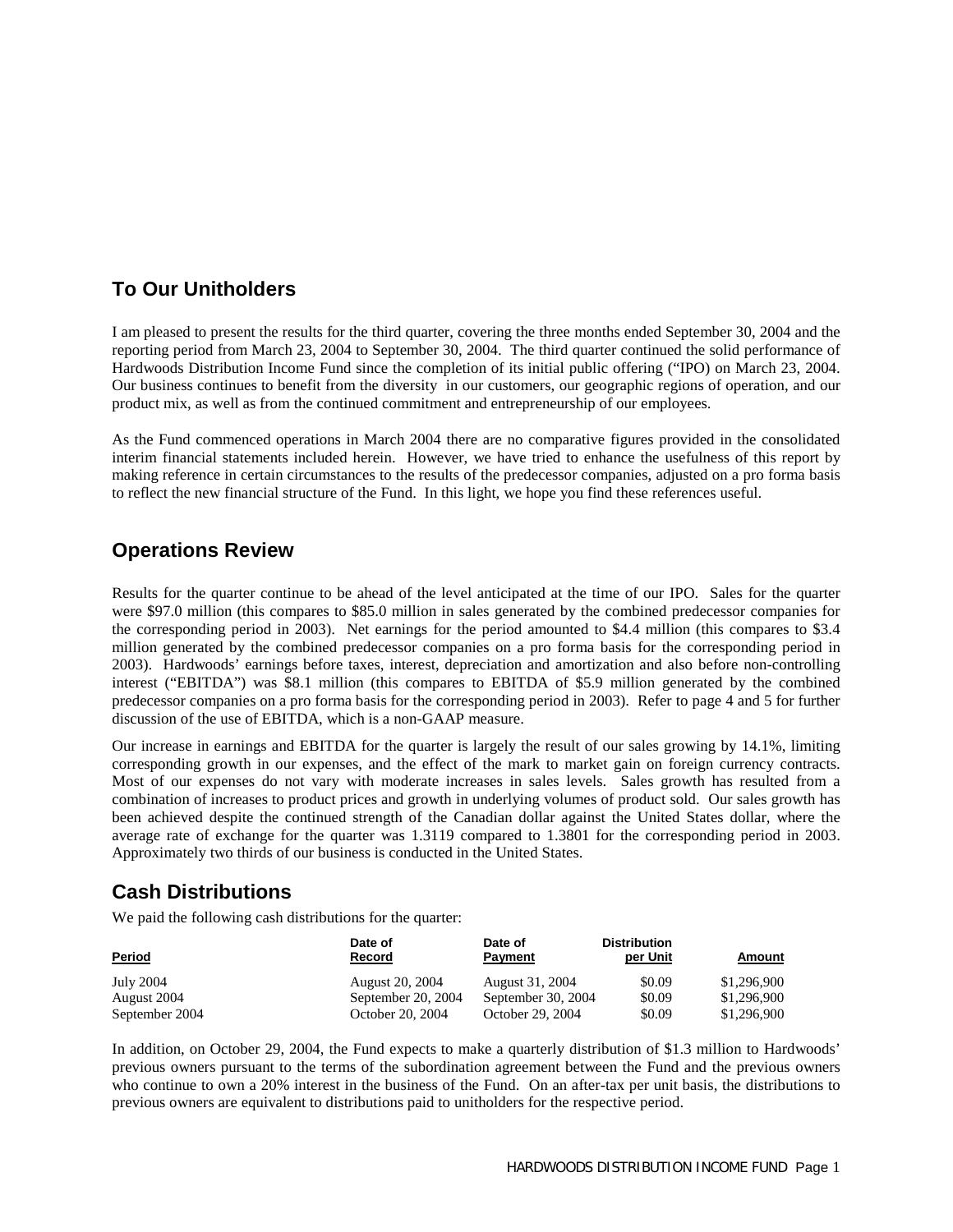Since inception of the Fund cash distributions paid to unitholders have represented 83% of cash available for distribution to unitholders. The Trustees review the monthly cash distributions regularly. Trustees have approved monthly cash distributions to unitholders for October, November and December 2004 as follows:

| <b>Period</b> | Date of<br><b>Record</b> | Date of<br><b>Payment</b> | <b>Distribution</b><br>per Unit | <u>Amount</u> |
|---------------|--------------------------|---------------------------|---------------------------------|---------------|
| October 2004  | November 19, 2004        | November 30, 2004         | \$0.09                          | \$1,296,900   |
| November 2004 | December 20, 2004        | December 31, 2004         | \$0.09                          | \$1,296,900   |
| December 2004 | January 20, 2005         | January 31, 2005          | \$0.09                          | \$1,296,900   |

## **Outlook**

We believe our operations for the balance of 2004 will continue to be strong, although we do expect the pace of sales growth we have experienced in the period from March 23, 2004 to September 30, 2004 to moderate. In addition, we expect some normal seasonal slowdown in demand to be reflected in the results for the fourth quarter. Our focus will be to consolidate the improvements in underlying sales volumes we have experienced since the time of our IPO, and to maintain tight discipline on our costs. We expect the Fund's performance to continue to meet our financial and cash distribution targets for the remainder of the year.

Maurice E. Paquette President & Chief Executive Officer October 27, 2004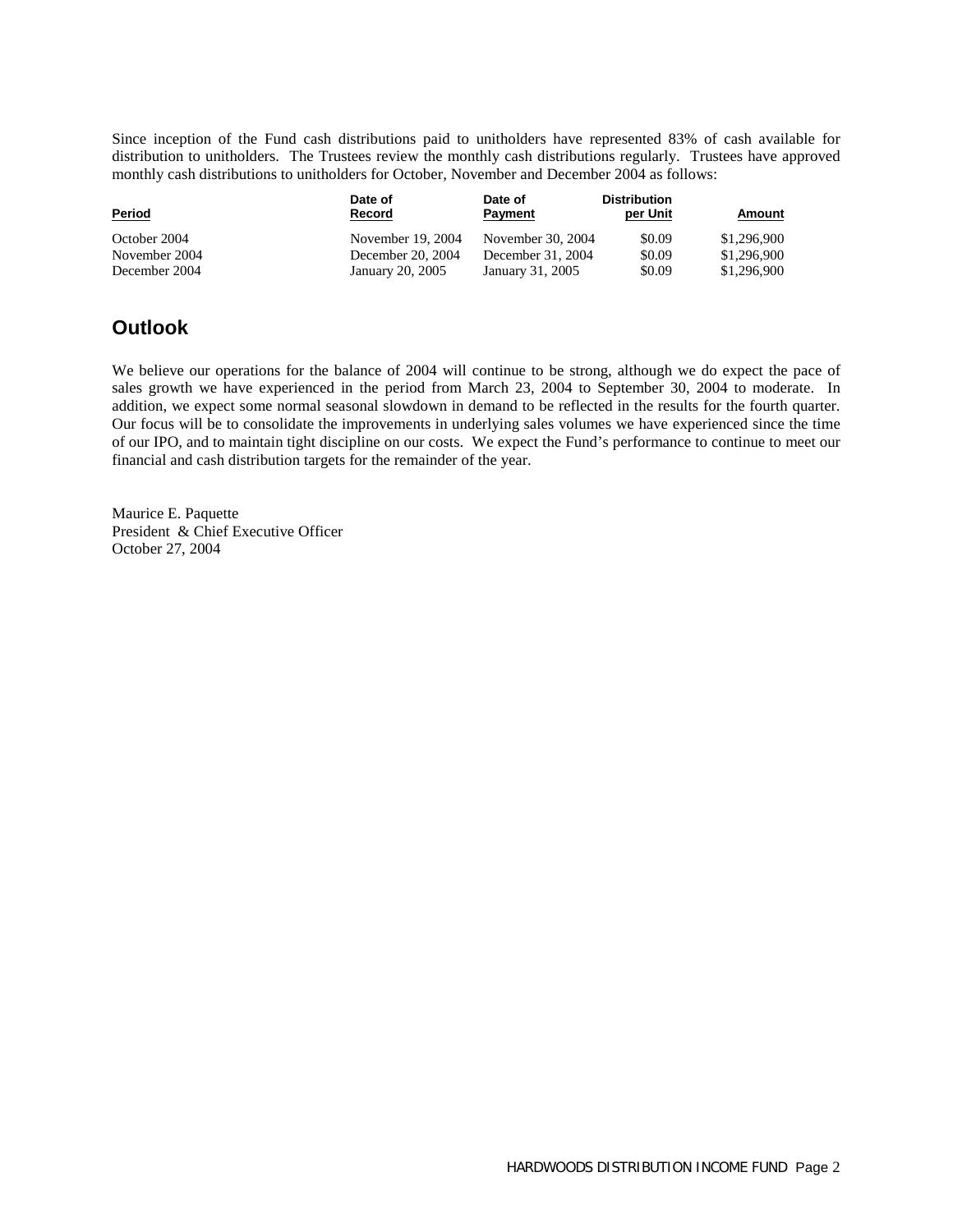## **Management's Discussion and Analysis of Financial Condition and Results**

This management's discussion and analysis ("MD&A") should be read in conjunction with the unaudited interim consolidated financial statements and accompanying notes ("Interim Financial Statements") of Hardwoods Distribution Income Fund for the three month period ended September 30, 2004 and the period from March 23, 2004 to September 30, 2004. Results are reported in Canadian dollars unless otherwise stated and have been prepared in accordance with Canadian generally accepted accounting principles.

This MD&A for the three month period ended September 30, 2004 and the period from March 23, 2004 to September 30, 2004 represents the first such reporting period for the Fund, and consequently, no comparative information is provided in the consolidated interim financial statements. However, in order to enhance the usefulness of this MD&A, certain financial and operating results of the Fund for the three month period ended September 30, 2004 and the period from March 23, 2004 to September 30, 2004 are compared to the unaudited pro forma results of the predecessor companies for the three and six month periods ended September 30, 2003, respectively. All results of the predecessor companies are prepared on a pro forma basis reflecting the new financial structure of the Fund. Such information is for reference purposes only and is not intended to represent a comprehensive comparison of the consolidated financial results.

## **Selected Unaudited Consolidated Financial Information**

| (in thousands of dollars)                                                                                                                                 | For the three months<br>ended September 30,<br>2004 | For the three months<br>ended September 30,<br>2003<br>(predecessor companies -<br>pro forma <sup>1</sup> ) |
|-----------------------------------------------------------------------------------------------------------------------------------------------------------|-----------------------------------------------------|-------------------------------------------------------------------------------------------------------------|
| <b>Total</b> sales                                                                                                                                        | \$<br>97,040                                        | \$85,048                                                                                                    |
| Gross profit<br>Gross margin %                                                                                                                            | 17,905<br>18.5%                                     | 15,716<br>18.5%                                                                                             |
| Selling and administrative expenses                                                                                                                       | 10,958                                              | 9,789                                                                                                       |
| Net earnings for the period                                                                                                                               | 4,351                                               | 3,391                                                                                                       |
| Add:<br>Income taxes<br>Interest                                                                                                                          | 1,264<br>473                                        | 500<br>400                                                                                                  |
| Amortization<br>Non-controlling interest                                                                                                                  | 609<br>1,404                                        | 656<br>974                                                                                                  |
| Earnings before interest, taxes, depreciation and<br>amortization and non-controlling interest ("EBITDA")                                                 | 8,101<br>\$                                         | 5.921                                                                                                       |
| Deduct:                                                                                                                                                   |                                                     |                                                                                                             |
| Interest                                                                                                                                                  | (473)                                               |                                                                                                             |
| Mark to market gain on foreign currency contracts                                                                                                         | (1, 154)                                            |                                                                                                             |
| Capital expenditures<br>Distributable Cash available to                                                                                                   | (531)                                               |                                                                                                             |
| non-controlling interest (2)                                                                                                                              | (1,189)                                             |                                                                                                             |
| Current income taxes                                                                                                                                      | (739)                                               |                                                                                                             |
| Distributable Cash available to Unitholders                                                                                                               | \$<br>4,015                                         |                                                                                                             |
| Cash distributions to Unitholders                                                                                                                         | \$<br>3,891                                         |                                                                                                             |
| <b>Total assets</b>                                                                                                                                       | \$224,148                                           |                                                                                                             |
| Foreign currency contracts asset                                                                                                                          | \$<br>851                                           |                                                                                                             |
| Per Unit information:<br>Basic and fully diluted earnings per Unit<br>Distributable Cash available to Unitholders per unit<br>Cash distributions per Unit | \$<br>0.302<br>\$<br>0.279<br>\$<br>0.270           |                                                                                                             |
| Average Canadian dollar/ U.S. dollar exchange rate                                                                                                        | 1.3119                                              | 1.3801                                                                                                      |

 $\overline{a}$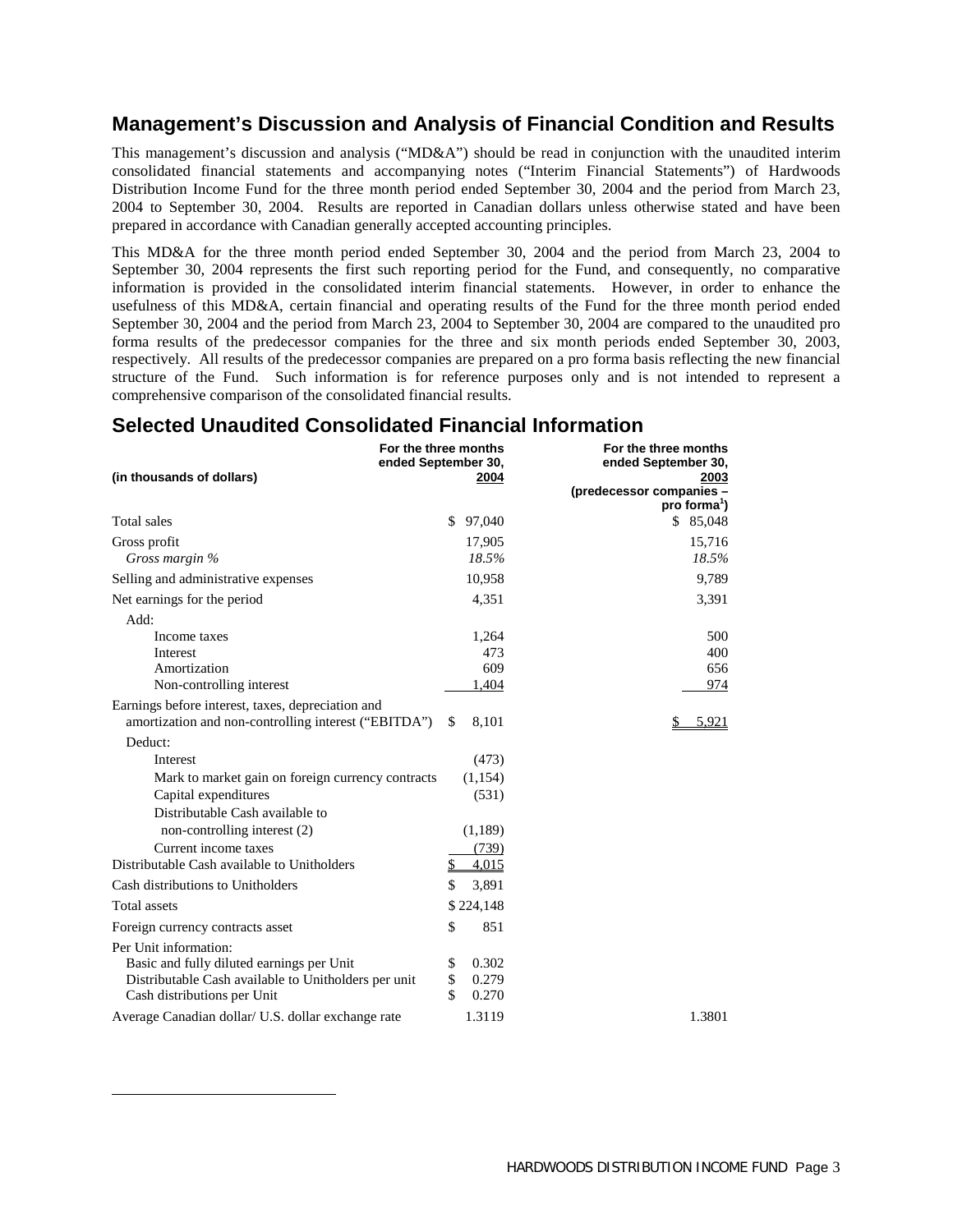| March 23, 2004 to September 30,                                                                                                                           | For the period from                 | For the six months<br>ended September 30,                    |
|-----------------------------------------------------------------------------------------------------------------------------------------------------------|-------------------------------------|--------------------------------------------------------------|
| (in thousands of dollars)                                                                                                                                 | 2004                                | 2004<br>(predecessor companies -<br>pro forma <sup>1</sup> ) |
| Total sales                                                                                                                                               | \$196,165                           | \$170,762                                                    |
| Gross profit<br>Gross margin %                                                                                                                            | 36,852<br>18.8%                     | 31,954<br>18.7%                                              |
| Selling and administrative expenses                                                                                                                       | 21,541                              | 19,987                                                       |
| Net earnings for the period                                                                                                                               | 9,035                               | 6,770                                                        |
| Add:<br>Income taxes<br>Interest<br>Amortization                                                                                                          | 2,311<br>753<br>1,227               | 1,000<br>800<br>1,447                                        |
| Non-controlling interest                                                                                                                                  | 2,836                               | 1,944                                                        |
| Earnings before interest, taxes, depreciation and<br>amortization and non-controlling interest ("EBITDA")                                                 | S<br>16,162                         | <u>11,961</u>                                                |
| Deduct:                                                                                                                                                   |                                     |                                                              |
| Interest                                                                                                                                                  | (753)                               |                                                              |
| Mark to market gain on foreign currency contracts                                                                                                         | (851)                               |                                                              |
| Capital expenditures<br>Distributable Cash available to                                                                                                   | (809)                               |                                                              |
| non-controlling interest (2)                                                                                                                              | (2,750)                             |                                                              |
| Current income taxes<br>Distributable Cash available to Unitholders                                                                                       | (1, 466)<br>\$<br>9,533             |                                                              |
| Cash distributions to Unitholders                                                                                                                         | \$<br>7,911                         |                                                              |
| Total assets                                                                                                                                              | \$224,148                           |                                                              |
| Foreign currency contracts asset                                                                                                                          | \$<br>851                           |                                                              |
| Per Unit information:<br>Basic and fully diluted earnings per Unit<br>Distributable Cash available to Unitholders per unit<br>Cash distributions per Unit | \$<br>0.627<br>\$<br>0.662<br>0.549 |                                                              |
| Average Canadian dollar/ U.S. dollar exchange rate                                                                                                        | 1.3343                              | 1.3893                                                       |

#### **Non-GAAP Measures – EBITDA and Distributable Cash**

 $\overline{a}$ 

References to "EBITDA" are to earnings before interest, income taxes, depreciation and amortization and the noncontrolling interest in earnings. Management believes that, in addition to net income or loss, EBITDA is a useful supplemental measure of performance and cash available for distribution prior to debt service, changes in working capital, capital expenditures and income taxes. Specifically, Management believes that EBITDA is the appropriate measure from which to make adjustments to determine the Distributable Cash of the Fund.

EBITDA is not an earnings measure recognized by generally accepted accounting principles in Canada ("GAAP") and does not have a standardized meaning prescribed by GAAP. Investors are cautioned that EBITDA should not replace net income or loss (as determined in accordance with GAAP) as an indicator of our performance, or to cash flows from operating, investing and financing activities or as a measure of our liquidity and cash flows. Our method of calculating EBITDA may differ from the methods used by other issuers. Therefore, our EBITDA may not be comparable to similar measures presented by other issuers.

 $<sup>1</sup>$  The results of operations of the predecessor companies have been adjusted on a pro forma basis to reflect the Fund's capital structure and the</sup> acquisition of the Hardwoods Group of Companies by the Fund. Significant pro forma adjustments relate to changes in amortization, interest and income tax expenses.

<sup>2</sup> The non-controlling interest will be distributed to the previous owners who continue to own a 20% interest in the business of the Fund only to the extent the terms of the subordination agreement between the Fund and the previous owners are satisfied.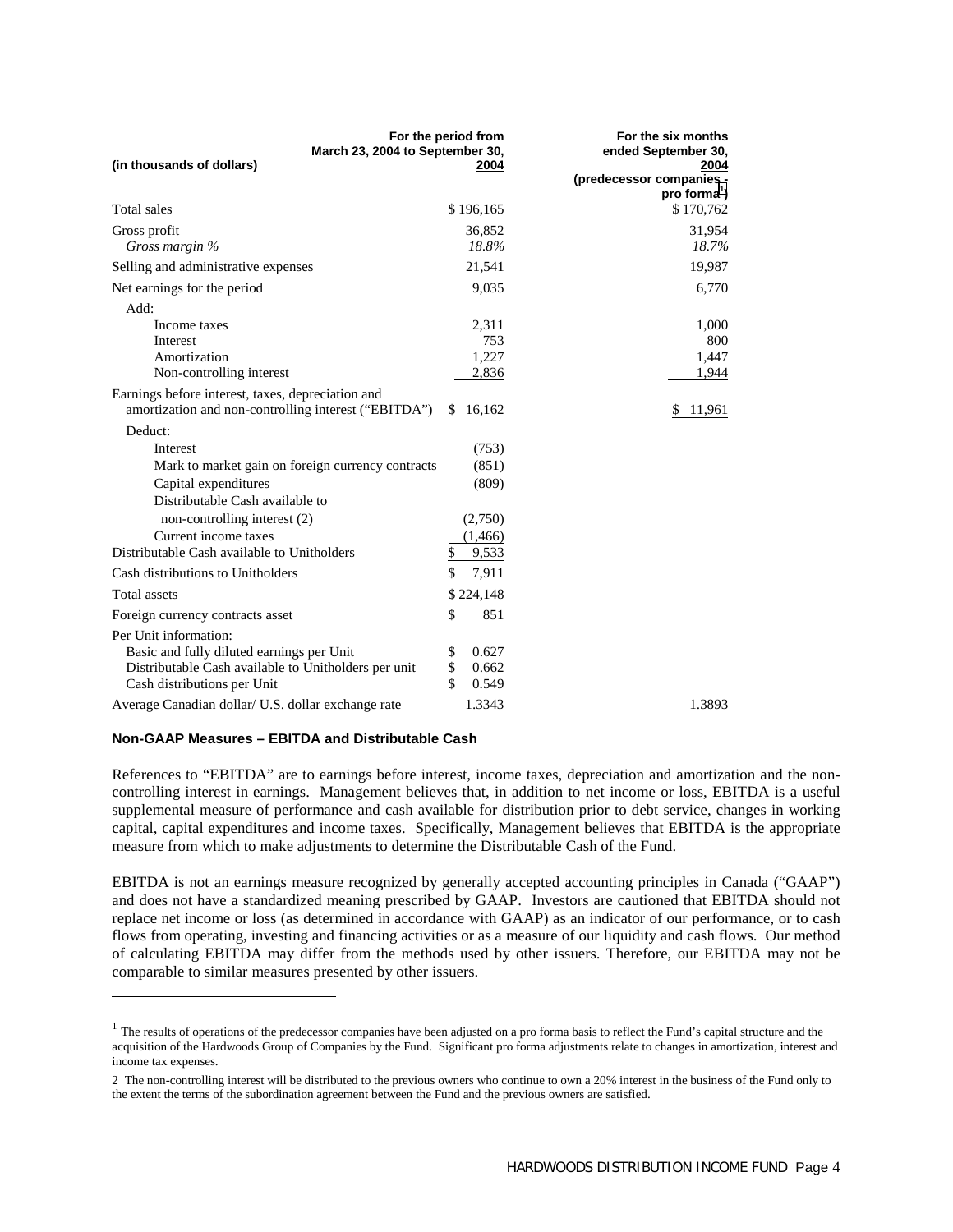Distributable Cash of the Fund is a non-GAAP measure generally used by Canadian open-ended income funds as an indicator of financial performance. We define Distributable Cash as net earnings before depreciation, amortization, future income taxes and unrealized mark to market adjustments on foreign exchange hedge contracts, and after capital expenditures and contributions to any reserves that the Board of Trustees deem to be reasonable and necessary for the operation of the Fund.

Our Distributable Cash may differ from similar computations as reported by other similar entities and, accordingly, may not be comparable to distributable cash as reported by such entities. We believe that our Distributable Cash is a useful supplemental measure that may assist prospective investors in assessing the return on their investment in Units.

## **Overview of the Fund**

The Fund is an unincorporated open-ended limited purpose trust formed under the laws of the Province of Manitoba by a declaration of trust dated January 30, 2004. The Fund completed an initial public offering ("IPO") of 14,410,000 trust Voting Units ("Units") on March 23, 2004. Net proceeds of the IPO of \$133.5 million together with drawings on credit facilities totaling \$31.6 million were used to acquire an 80% interest in the hardwood lumber and sheet goods distribution business (the "Business") from the previous owners.

The Business is North America's largest distributor of high-grade hardwood lumber and specialty sheet goods to the cabinet, moulding, millwork, furniture and specialty wood products industries. The Business operates from 37 distribution facilities organized into nine geographic regions throughout North America. In a highly fragmented but stable industry, the Business matches products supplied from hundreds of mills to over 2,500 manufacturing customers.

The owners of the predecessor companies have retained their 20% interest in the Business in the form of Special Voting Units of the Fund and Class B units of the Fund's operating subsidiaries, which together are exchangeable into Units provided that the Fund achieves certain objectives. Distributions by the operating subsidiaries to the previous owners are subject to subordination arrangements until at least March 31, 2006. As at September 30, 2004, the following units of the Fund were issued and outstanding:

| Units                | 14.410.000 |
|----------------------|------------|
| Special Voting Units | 3,602,500  |

Hardwoods Distribution Income Fund units trade on the Toronto Stock Exchange under the symbol HWD.UN.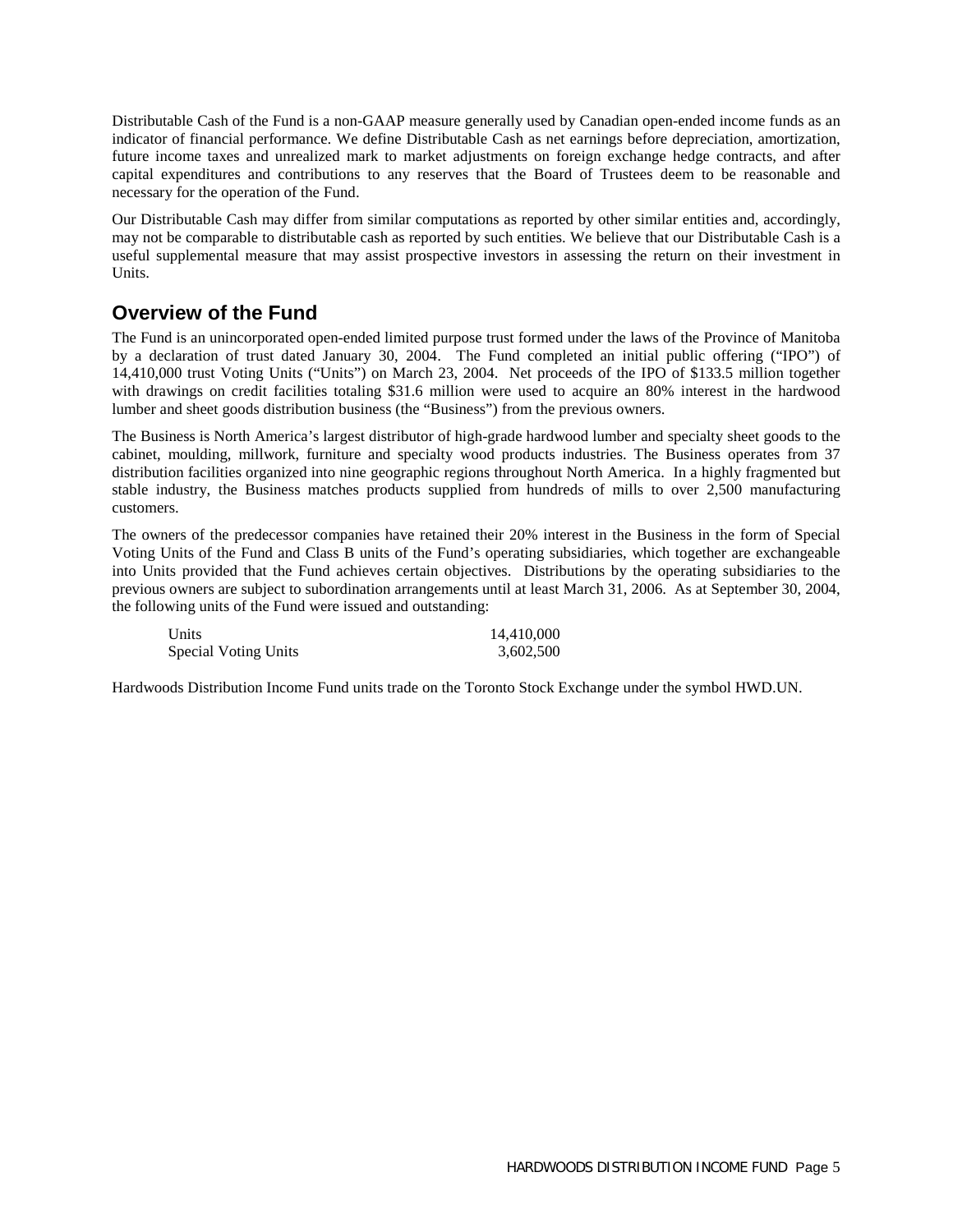## **Results of Operations**

## **Sales**

Sales for the three month period ended September 30, 2004 were \$97.0 million compared to \$85.0 million for the combined predecessor companies during same period in 2003. The 14.1% growth in sales during the quarter reflects growth in the U.S. in U.S. dollars of 17.4% plus growth in Canada in Canadian dollars of 18.7%. The combined 14.1% growth has been achieved despite the effect of a lower rate of exchange between the Canadian and U.S. dollar, which averaged 1.3119 for the three month period ended September 30, 2004 as compared to 1.3801 during the corresponding period in 2003.

Sales for the period from March 23, 2004 to September 30, 2004 were \$196.2 million compared to \$170.8 million for the combined predecessor companies during the six month period ended September 30, 2003. The 14.9% growth in sales for the period reflects growth in the U.S. in U.S. dollars of 18.7% plus growth in Canada in Canadian dollars of 16.9%. As no new operating locations were added relative to the prior period, this sales increase of 14.9% represents sales growth within the Fund's existing facility network.

Sales growth for the three month period ended September 30, 2004 and for the period from March 23, 2004 to September 30, 2004 is a combination of both increased product pricing and growth in underlying sales volume. Sales growth has generally been achieved across all geographic regions, with the strongest increases occurring in the United States.

## **Gross Profit**

Gross profit for the three month period ended September 30, 2004 was \$17.9 million which compared to \$15.7 million for the combined predecessor companies during the same period in 2003. This increase of \$2.2 million, or 13.9%¸ was due primarily to growth in sales.

For the period March 23, 2004 to September 30, 2004 gross profit was \$36.9 million compared to \$32.0 million for the combined predecessor companies during the six month period ended September 30, 2003. This represents an increase of 15.3%, which is in line with sales growth achieved during the same period. Gross margins have improved slightly to 18.8% of sales for the period March 23, 2004 to September 30, 2004, compared to 18.7% for the combined predecessor companies during the six month period ended September 30, 2003.

## **Selling and Administrative Expenses**

Selling and administrative expenses for the three month period ended September 30, 2004 increased \$1.2 million, or 11.9%, to \$11.0 million from \$9.8 million in the prior year. For the period March 23, 2004 to September 30, 2004 selling and administrative expenses increased \$1.5 million, or 7.8%, to \$21.5 million compared to \$20.0 million for the combined predecessor companies during the six month period ended September 30, 2003. The increase is due primarily to new costs as a public company and an increase in profit sharing associated with the growth in operating profits. Since the IPO of the Fund on March 23, 2004, selling and administrative expenses as a percent of sales has declined to 11.0% as compared to 11.7% for the combined predecessor companies during the six month period ended September 30, 2003, primarily as a result of the increase in sales.

### **Other Income**

As at September 30, 2004, the mark-to-market valuation of the outstanding foreign currency contracts that were put in place at the time of our IPO was an asset to the Fund of \$0.9 million. This mark-to-market valuation resulted in a \$1.2 million gain on the foreign currency contracts for the three month period ended September 30, 2004, reflecting a strengthening of the Canadian dollar against the United States dollar denominated foreign currency contracts. For the period March 23, 2004 to September 30, 2004 the mark-to-market valuation of the outstanding foreign currency contracts resulted in a \$0.9 million gain. We continue to monitor our hedge policy to ensure we mitigate the impact of foreign exchange fluctuations on Canadian dollar distributions generated by our U.S. operations. Refer to Financial Instruments on page 9 for further discussion of our foreign currency contracts.

#### **Net Earnings and EBITDA**

Net earnings and EBITDA were \$4.4 million and \$8.1 million for the three month period ended September 30, 2004, respectively. These compare to \$3.4 million and \$5.9 million, respectively, for the combined predecessor companies on a pro forma basis for the three month period ended September 30, 2003.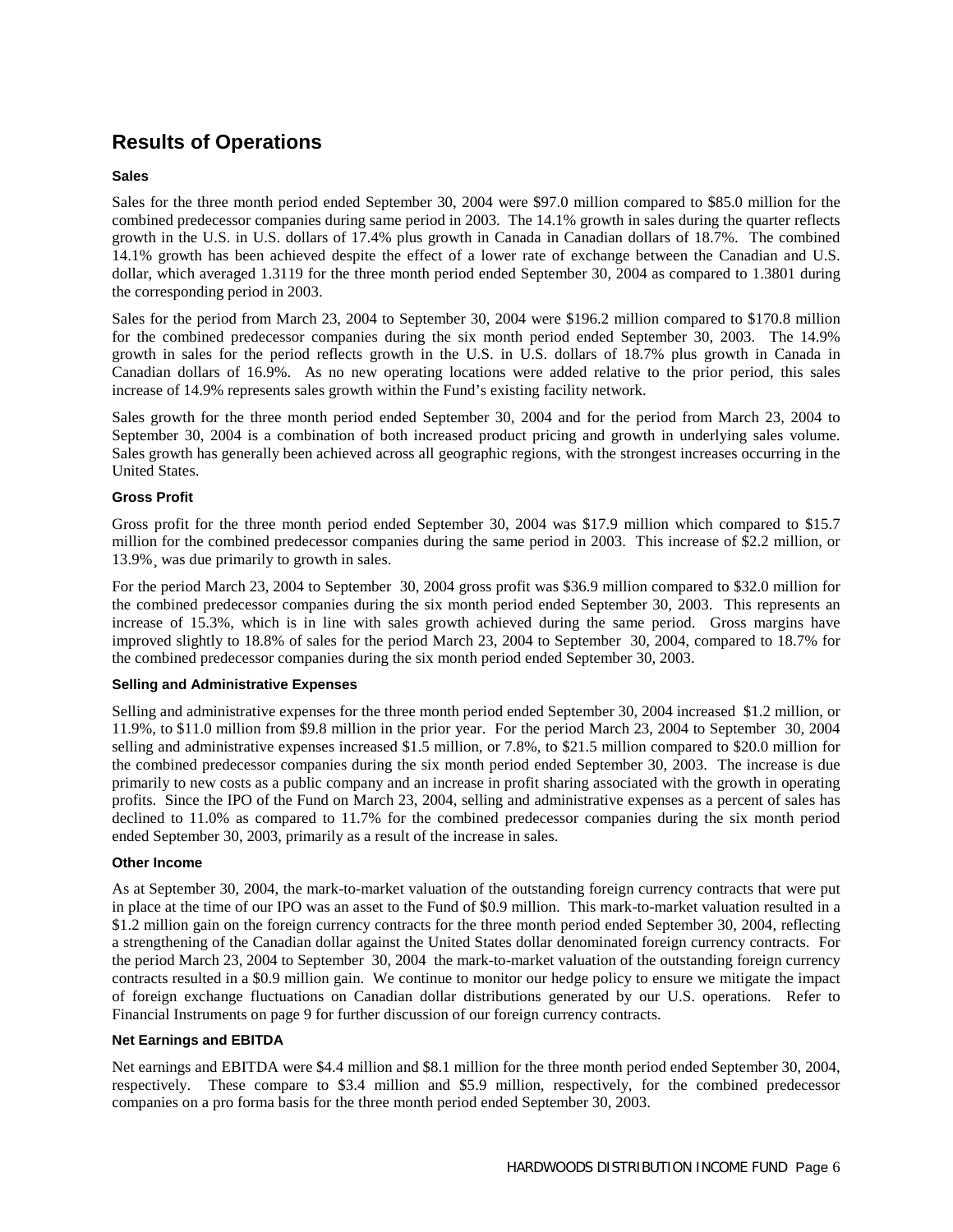For the period March 23, 2004 to September 30, 2004 net earnings and EBITDA were \$9.0 million and \$16.2 million, respectively. These compare to \$6.8 million and \$12.0 million, respectively, for the combined predecessor companies on a pro forma basis for the six month period ended September 30, 2003.

The increase in net earnings and EBITDA for the three month period ended September 30, 2004 and for the period from March 23, 2004 to September 30, 2004 is attributable primarily to sales growth in 2004 compared to 2003, combined with our continued focus on expenses. In addition, the negative impact on net earnings and EBITDA of a strengthening Canadian dollar against the United States dollar in 2004 compared to 2003 has been offset by mark-tomarket gains on foreign currency contracts. Refer to Financial Instruments on page 9 for further discussion of our foreign currency contracts.

#### **Quarterly Financial Information**

| (in thousands of dollars)                 | For the three months<br>ended September 30,<br>2004 | For the period from<br>March 23, 2004 to June 30,<br><u> 2004 </u> |
|-------------------------------------------|-----------------------------------------------------|--------------------------------------------------------------------|
| Total sales                               | \$97,040                                            | \$99.125                                                           |
| Net earnings                              | 4.351                                               | 4.684                                                              |
| Basic and fully diluted earnings per Unit | 0.30                                                | 0.33                                                               |

## **Liquidity**

## **Distributable Cash and Distributions**

Our policy is to make stable monthly distributions to our Unitholders based on our estimate of distributable cash for the year. We pay distributions at the end of the month that follows the month when the cash was earned. We have made six consecutive monthly distributions totaling \$7.9 million to Unitholders since our initial public offering on March 23, 2004. Distributions for the period March 23, 2004 to April 30, 2004 were \$0.1082 per unit, and for the months of May and June were \$0.0854 per unit, respectively, consistent with monthly distributions anticipated at the time of our IPO. Distributions were increased by 5.4% to \$0.09 per unit for the months of July, August, and September based on successful year-to-date results and a continued positive outlook for the Fund. The Fund made one quarterly cash distribution to Hardwoods' previous owners totaling \$1.0 million and is expected to make another \$1.3 million quarterly cash distribution to Hardwood's previous owners on October 29, 2004. On an after-tax per unit basis, such cash distributions are equivalent to the respective quarterly distributions to public unitholders pursuant to the terms of a subordination agreement as outlined in the Fund's prospectus dated March 12, 2004. For the period March 23, 2004 to September 30, 2004 the ratio of total cash distributions paid to Unitholders as compared to cash available for distribution to Unitholders was 83%.

The Board of Trustees reviews the monthly distributions regularly, and have approved monthly cash distributions to unitholders for October, November, and December 2004 as follows:

| <b>Period</b> | Date of<br>Record | Date of<br>Payment | <b>Distribution</b><br>per Unit | Amount      |
|---------------|-------------------|--------------------|---------------------------------|-------------|
| October 2004  | November 19, 2004 | November 30, 2004  | \$0.09                          | \$1,296,900 |
| November 2004 | December 20, 2004 | December 31, 2004  | \$0.09                          | \$1,296,900 |
| December 2004 | January 20, 2005  | January 31, 2005   | \$0.09                          | \$1,296,900 |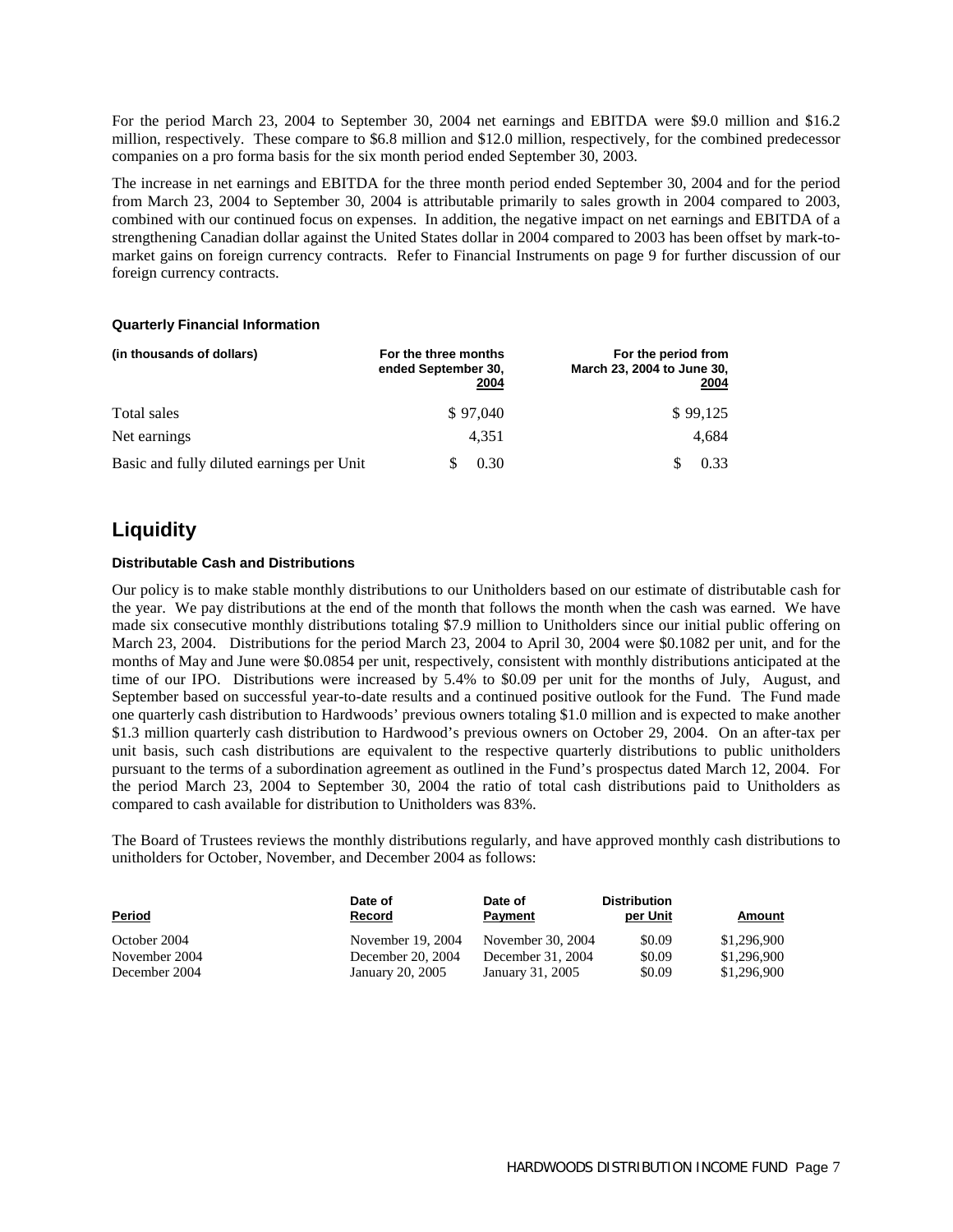## **Capital Expenditures**

Capital expenditures were \$531,000 for the three month period ended September 30, 2004 and \$809,000 for the period from March 23, 2004 to September 30, 2004. This compares to annual maintenance capital expenditures anticipated at the time of the IPO of \$800,000. Our capital expenditures have been higher than expected at the time of our IPO primarily due to earlier replacement of forklifts and leasehold improvements to our head office in Langley, British Columbia.

### **Revolving Credit Facilities**

At the time of the IPO, we established independent credit facilities comprising a three-year operating line in each of Canada and the U.S. In Canada, our operating line comprises a maximum facility of \$20.0 million, the balance outstanding of which was \$16.5 as at September 30, 2004. In the U.S., our operating line comprises a maximum facility of \$34.4 million (US \$27.0 million), of which the balance outstanding was \$29.3 million (US \$23.0 million) as at September 30, 2004.

Our credit facilities have increased from balances at the time of the IPO of \$12.0 million and \$19.8 million (US \$15.0 million) in Canada and the U.S. respectively, due primarily to an increase in net non-cash working capital as a result of the growth in our business and the related post-closing working capital adjustment paid to the previous owners pursuant to the IPO.

We believe that the operating loans in both Canada and the U.S. are sufficient to meet our working capital requirements.

#### **Contractual Obligations**

The table below sets forth other contractual obligations of the Fund as at September 30, 2004 due in the years indicated, which relate to various premises operating leases:

| 2009 and<br>thereafter | 2008 | 2007 | 2006  | 2005  | 2004 | Total    |
|------------------------|------|------|-------|-------|------|----------|
| 5,373                  |      |      | 4.588 | 5.298 | 579  | \$25,391 |

## **Off-Balance Sheet Arrangements**

The Fund has no off balance sheet arrangements with the exception of the foreign currency contracts discussed below in Financial Instruments.

## **Critical Accounting Estimates**

We believe the accounting policies that are critical to our business relate to our use of estimates regarding the collectibility of accounts receivable and valuation of inventories and to the translation of our financial statements into Canadian dollars for reporting purposes, given that approximately two-thirds of our business occurs in the United States with the balance in Canada. In addition, another area requiring judgment includes the allocation of the purchase price in respect our business acquired at the time of our IPO, specifically the allocation between goodwill and other intangible assets, and the amortization period of the intangible assets, which we have determined to be 15 years using the straight-line method.

The preparation of financial statements in accordance with GAAP requires our management to make assumptions and estimates that can have a material impact on our results of operations as reported on a periodic basis. Due to the nature of our business and the credit terms we provide to our customers both in Canada and the United States, estimates and judgments are inherent in the ongoing assessment of the recoverability of accounts receivable. In addition, assessments and judgments are inherent in the determination of the net realizable value of inventories. Inventory is valued at the lower of cost and net realizable value. While our management applies judgment based on assumptions believed to be reasonable in the circumstances, actual results can vary from these assumptions. It is possible that materially different results would be reported using different assumptions.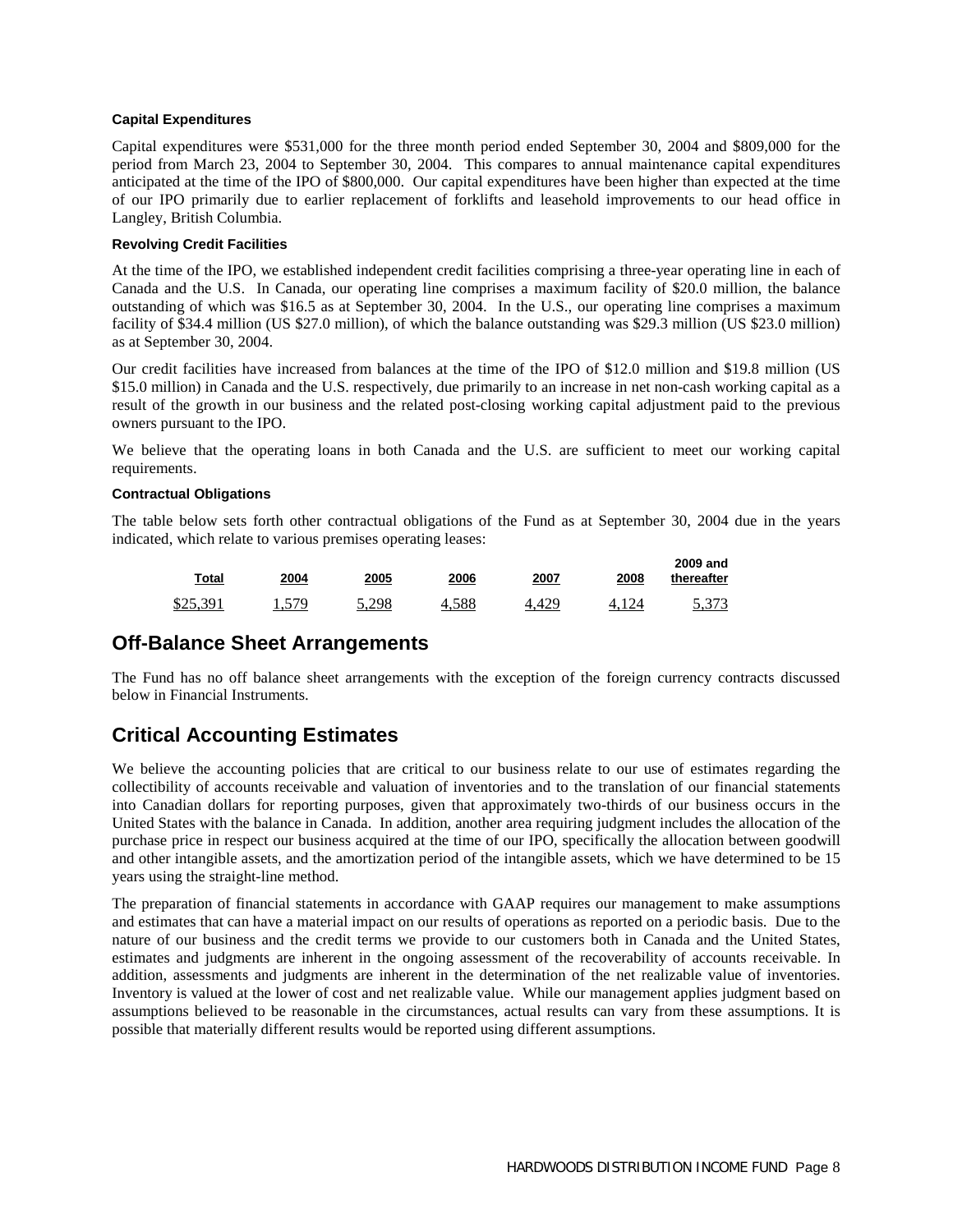Our financial statements are prepared in Canadian dollars. Our United States operations are considered to be a selfsustaining foreign operation as the currency of primary economic environment for its business is the US dollar, and, accordingly, the assets and liabilities are translated into Canadian dollars at the period end exchange rates. Revenue and expenses of our United States operations are translated at rates of exchange prevailing during the period. Resulting foreign currency adjustments are included in Unitholders' equity cumulative translation account.

All significant accounting policies have been included in note 2 to the financial statements.

## **Related Party Transactions**

During the three month period ended September 30, 2004 sales of \$327,000 were made to affiliates of the previous owners, and the Fund incurred purchases of \$484,000 from affiliates of the previous owners. For the period from March 23, 2004 to September 30, 2004 sales of \$776,000 were made to affiliates of the previous owners, and the Fund incurred purchases of \$737,000 from affiliates of the previous owners. These sales and purchases took place at prevailing market prices. During the three month period ended September 30, 2004 and the period from March 23, 2004 to September 30, 2004 the Fund made cash distributions to Hardwoods' previous owners of \$1.0 million pursuant to the terms of a subordination agreement as outlined in the Fund's prospectus dated March 12, 2004, and has recorded a distribution payable to the previous owners of \$1.3 million to be paid on October 29, 2004.

## **Financial Instruments**

The Fund uses currency derivatives to manage its exposure to fluctuations in exchange rates between the Canadian dollar and the United States dollar. The foreign currency contracts are recognized in the balance sheet and measured at their fair value, with changes in fair value recognized currently in the statement of operations. At September 30, 2004, the Fund had thirty monthly foreign currency contracts to exchange US\$675,000 into approximately \$903,000, reflecting an exchange rate of Cdn\$1.3385 to US\$1.00, each month until April 2007. At September 30, 2004, the fair value of the remaining thirty monthly contracts results in an asset of \$851,000, which has been recorded in the accounts of the Fund.

## **Risks and Uncertainties**

The risks and uncertainties described below are not the only risks and uncertainties we face. The risks mentioned are the principal risks relating to the operations of the Business. There are other risks that relate to the structure of the Fund. Additional risks and certainties not currently known to us or that we currently deem immaterial also may impair our business operations. If any of the following risks actually occur, our business, results of operations and financial condition, and the amount of cash available for distribution to our unitholders could suffer.

## **Exchange rate fluctuations may occur between the Canadian dollar and the United States dollar.**

We conduct business in both Canada and the United States. Most of the hardwood lumber we distribute in Canada is purchased from suppliers in the United States. Although we report our financial results in Canadian dollars, approximately two-thirds of our sales are generated in the United States. While the changes in the costs of hardwood lumber purchased by us in the United States as a result of the appreciation of the Canadian dollar against the US dollar are usually absorbed by the market, changes in the currency exchange rates of the Canadian dollar against the US dollar will affect the results presented in our financial statements and cause our earnings to fluctuate. Increases in the value of the Canadian dollar against the US dollar will reduce the amount of cash available to us for distribution to our Unitholders.

We have entered into a three-year hedging arrangement to mitigate the potential impact of foreign exchange on Canadian dollar distributions to be made by us through March 2007 and expect to continue an active hedging program in the future. This hedging arrangement is based on substantially all of the amount in U.S. dollars that would have been available for distribution from our U.S operations had we been in existence for the whole of 2003. Accordingly, we will be exposed to exchange rate fluctuations to the extent that the actual amounts of such distributions in the future vary from the amount covered by the hedging arrangement. This could affect the amounts of cash we have available to our Unitholders in Canadian dollars. For example, there is a risk that, if the actual amount of U.S. dollars distributed to us that are derived from our U.S. operations is less than the amount covered by the hedging arrangement and the rate of exchange of the Canadian dollar against the U.S. dollar increases over the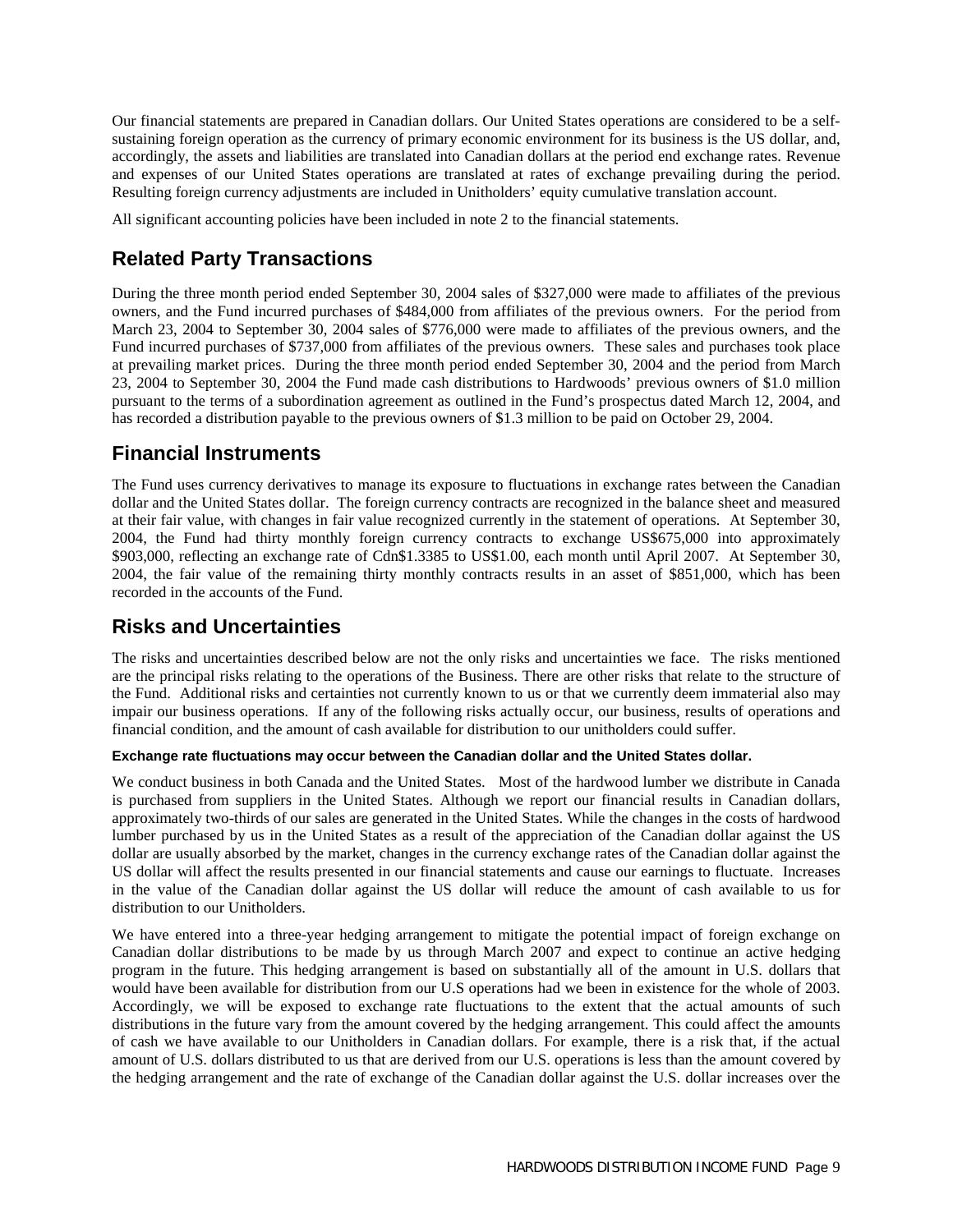rate of exchange for which we have contracted in the hedging arrangement, we may incur a cost to extinguish our liability to acquire Canadian dollars that we have contracted to acquire under the hedging arrangement.

#### **We depend on key personnel, the loss of any of which could harm our business.**

Our future performance and development will depend to a significant extent on the efforts and abilities of our executive officers. The loss of the services of one or more of these individuals or other senior managers could harm our business. We maintain key man insurance on the lives of our President and each of our Vice Presidents. Our success will depend largely on our continuing ability to attract, develop and retain skilled employees in all areas of our business.

### **Decreases in the supply of, demand for, or market values of hardwood lumber or sheet goods could harm our business.**

Erosion in the supply of, demand for, or market values of hardwood could reduce our revenues and impact our financial condition and results of operations. Most of the factors that affect the supply of, and demand for, hardwood lumber and sheet goods are beyond our control. However, there has been low fluctuation in the supply of and demand for hardwood lumber and sheet goods historically, and market values for hardwood lumber and sheet goods have exhibited low volatility or variation. In addition, while competing products for hardwood lumber and sheet goods have not reduced demand for hardwood lumber or sheet goods or resulted in the substitution of competing products for hardwood lumber and sheet goods, there can be no assurance that these competing products will not reduce demand for our products in the future.

#### **We may incur losses related to credit provided to our customers.**

We generally offer credit to our customers for hardwood lumber and sheet goods purchased by them from us in amounts that they might not be able to obtain from traditional lenders. We obtain security interests in the assets of a number of our customers and personal guarantees from the owners of these customers. However, from time to time a customer is unable to pay for goods purchased from us. Although the bad debt experience of the combined predecessor companies has averaged approximately 0.6% of sales over the past ten years, if our historic bad debt experience increases, we could incur a loss of income, and the cash available for distribution to our Unitholders could be reduced.

#### **We may not be able to sustain our levels of sales or EBITDA.**

As a distributor, our income depends upon our ability to generate sales to customers and to sustain our levels of EBITDA. Our EBITDA levels are dependent upon our ability to continue to focus on sales of higher grades of hardwood and to continue to provide products and service to our customers that make us the supplier of choice to our customers. If our costs of goods or operating costs increase, or other distributors of hardwood compete more favourably with us, we may not be able to sustain our levels of sales or EBITDA. In this case, amounts of cash available for distribution to our Unitholders could be reduced.

#### **We may be unable to sustain and manage our growth.**

A principal component of our strategy is to continue our growth, both by increasing earnings from operations in existing markets and by expanding into new geographic markets. We may not be successful in growing our business or in managing this growth. Our growth depends on our ability to accomplish a number of things, including:

- Identifying and developing new geographic markets;
- Identifying and establishing, on favorable terms, suitable new branches and possibly identifying and acquiring distributors of hardwood that are suitable acquisition candidates;
- Successfully integrating new distribution and any acquired businesses with our existing operations;
- Establishing and maintaining favorable relationships with customers in new markets and market segments, and maintaining these relationships in existing markets; and
- Successfully managing expansion and obtaining required financing.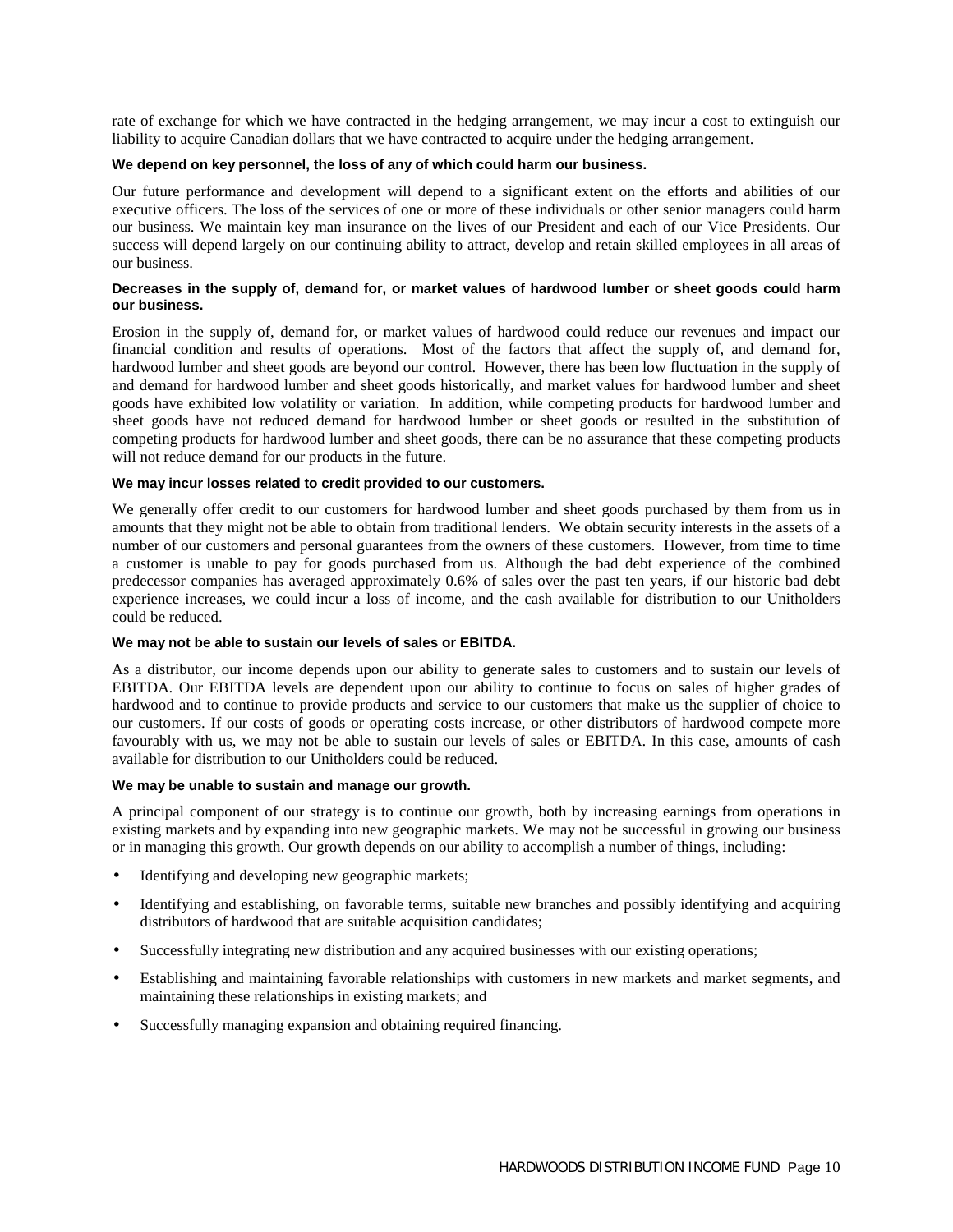Any growth we achieve may require additional employees and increase the scope of both our operating and financial systems and the geographic area of our operations. This will increase our operating complexity and the level of responsibility of existing and new management personnel. We may be unable to attract and retain qualified management and employees, and our existing operating and financial systems and controls may not be adequate to support any growth. Our ability to improve our systems and controls may be limited by increased costs, technological challenges, or lack of qualified employees. Our past results and growth may not be indicative of our prospects or our ability to penetrate new markets, many of which may have different competitive conditions and demographic characteristics than our current markets.

#### **Competition in our markets may lead to reduced revenues and profitability.**

The hardwood distribution industry is highly fragmented. We compete directly with a significant number of hardwood distributors for suppliers and customers. Our direct competitors are primarily local and regional businesses. Most of our competitors lack our size, geographic diversification and financial strength. New competitors may enter the hardwoods distribution market in the future. Additionally, existing or future competitors may succeed in entering and establishing successful operations in new geographic markets prior to our entry into those markets. If existing or future competitors seek to gain or retain market share by reducing margins on goods sold, we may also be required to reduce our margins, which may reduce our revenue and harm our operating results and financial condition.

#### **We may become subject to more stringent regulations.**

Our business is now subject to very few laws and regulations. There are laws that regulate our credit practices, transporting products, importing and exporting products and employment. Such laws, regulations and related rules and policies are administered by various federal, state, provincial, regional and local agencies and other governmental authorities. New laws governing our business could be enacted and changes to any existing laws could have a significant impact on our business. Failure by us to comply with applicable laws and regulations may subject us to civil or regulatory proceedings, which may have a material adverse effect on our financial condition and results of operations.

### **Importation of products manufactured with hardwood lumber or sheet goods may increase, and replace products manufactured in North America.**

Products manufactured with hardwood lumber or sheet goods are often imported into North America from countries with low labour costs. These products commonly include cabinets and furniture that are mass-produced. Any increase in the importation of products constructed using hardwood lumber and sheet goods could increase competition for manufacturers of similar products in North America. This has occurred in certain segments of the furniture manufacturing industry. Although we do not typically focus our sales efforts upon manufacturers who compete with these imported products, a reduction in the production of cabinets or furniture in North America could reduce our sales and opportunities for growth and adversely affect our business, financial condition and results of operations.

## **We are dependent upon the financial condition and results of operations of our business.**

The Fund is an unincorporated open-ended, limited purpose trust, which is entirely dependent on our operations through the Trust's limited partnership interest in Hardwoods LP and indirect limited partnership interest in Hardwoods USLP. Cash distributions to Unitholders are dependent on, among other things, the ability of the Trust to pay interest on the Trust Notes and to make cash distributions in respect of the Trust Units, which in turn, is dependent on the financial condition and results of operations of our business. Our ability to make cash distributions or other payments or advances is subject to applicable laws and regulations and contractual restrictions contained in the instruments governing any indebtedness of those entities.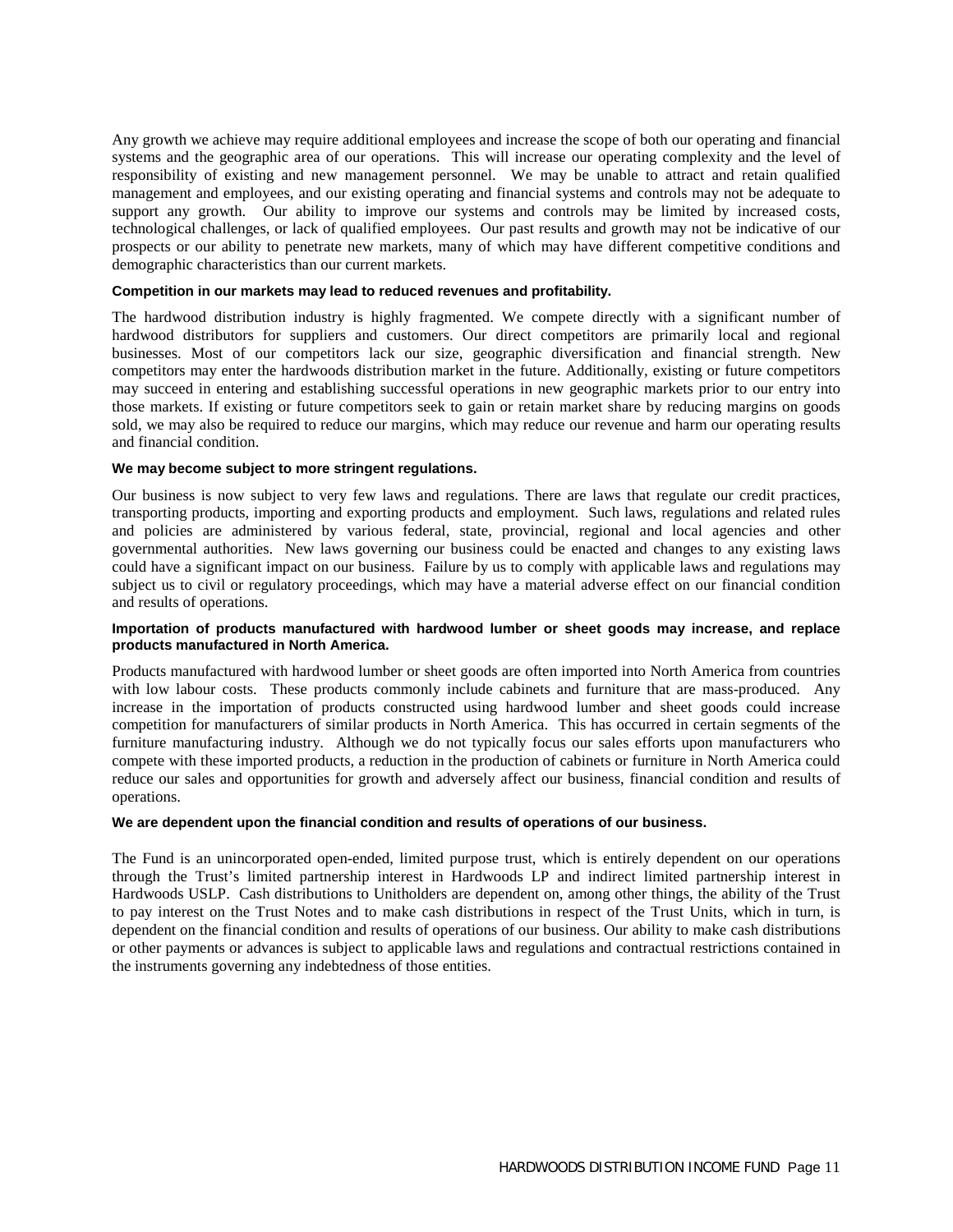### **Our cash distributions are not guaranteed and will fluctuate with our business performance.**

Although the Fund intends to distribute the interest received in respect of the Trust Notes and the cash distributions received in respect of the Trust Units, less expenses and amounts, if any, paid by the Fund in connection with the redemption of Units, there can be no assurance regarding the amounts of income to be generated by our business or ultimately distributed to the Fund. Our ability to make cash distributions, and the actual amount distributed, will be entirely dependent on the operations and assets of our business, and will be subject to various factors including our financial performance, our obligations under applicable credit facilities, fluctuations in our working capital, the sustainability of our margins and our capital expenditure requirements.

## **Outlook**

We believe our operations for the balance of 2004 will continue to be strong, although we do expect the pace of sales growth we have experienced in the period from March 23, 2004 to September 30, 2004 to moderate. In addition, we expect some normal seasonal slowdown in demand to be reflected in our results for the fourth quarter. The sales growth we have experienced since our IPO has been driven by increased volumes and product price increases. In 2005, we expect our sales to return to our historical rate of growth, which has closely paralleled the pace of the overall economy. Our sales growth results has traditionally mirrored general inflation rates as measured by the consumer price index in the United States.

Our focus remains on profitably growing our business while maintaining focus on managing our selling and administrative costs and improving inventory turns and collection of accounts receivable. We continue our efforts to increase sales of our offshore products to our customers, and anticipate continuing to increase our supply of imported products from outside North America. We intend to increase our market presence in the Midwest of the United States and California early in 2005 through branch expansion or new branch openings. Given the fragmented nature of the industry, acquisition opportunities that may broaden and strengthen our market position will also be considered.

In summary, we expect the Fund's performance to continue to be positive and to meet our financial and cash distribution targets for the remainder of the year.

## **Forward-looking Statements**

This MD&A may contain forward-looking statements, which reflect our expectations regarding the future growth, results of operations, performance and business prospects, and opportunities of the Fund. Forward-looking statements contain such words as "anticipate", "believe", "continue", "could", "expects", "intend", "may", "plans" or similar expressions suggesting future conditions or events. Such forward-looking statements reflect our current beliefs and are based on information currently available to us. Forward-looking statements involve significant risks and uncertainties. A number of factors could cause actual results to differ materially from results discussed in the forward-looking statements, including the effects, as well as changes in: national and local business conditions; political or economic instability in local markets; competition; consumer preferences, spending patterns and demographic trends; legislation and governmental regulation. Although the forward-looking statements contained in this MD&A are based on what we believe to be reasonable assumptions, we cannot assure readers that actual results will be consistent with these forward-looking statements.

## **Additional Information**

Additional information relating to the Fund, including all public filings, are available on SEDAR ([www.sedar.com\)](http://www.sedar.com/) and our website (www.hardwoods-inc.com).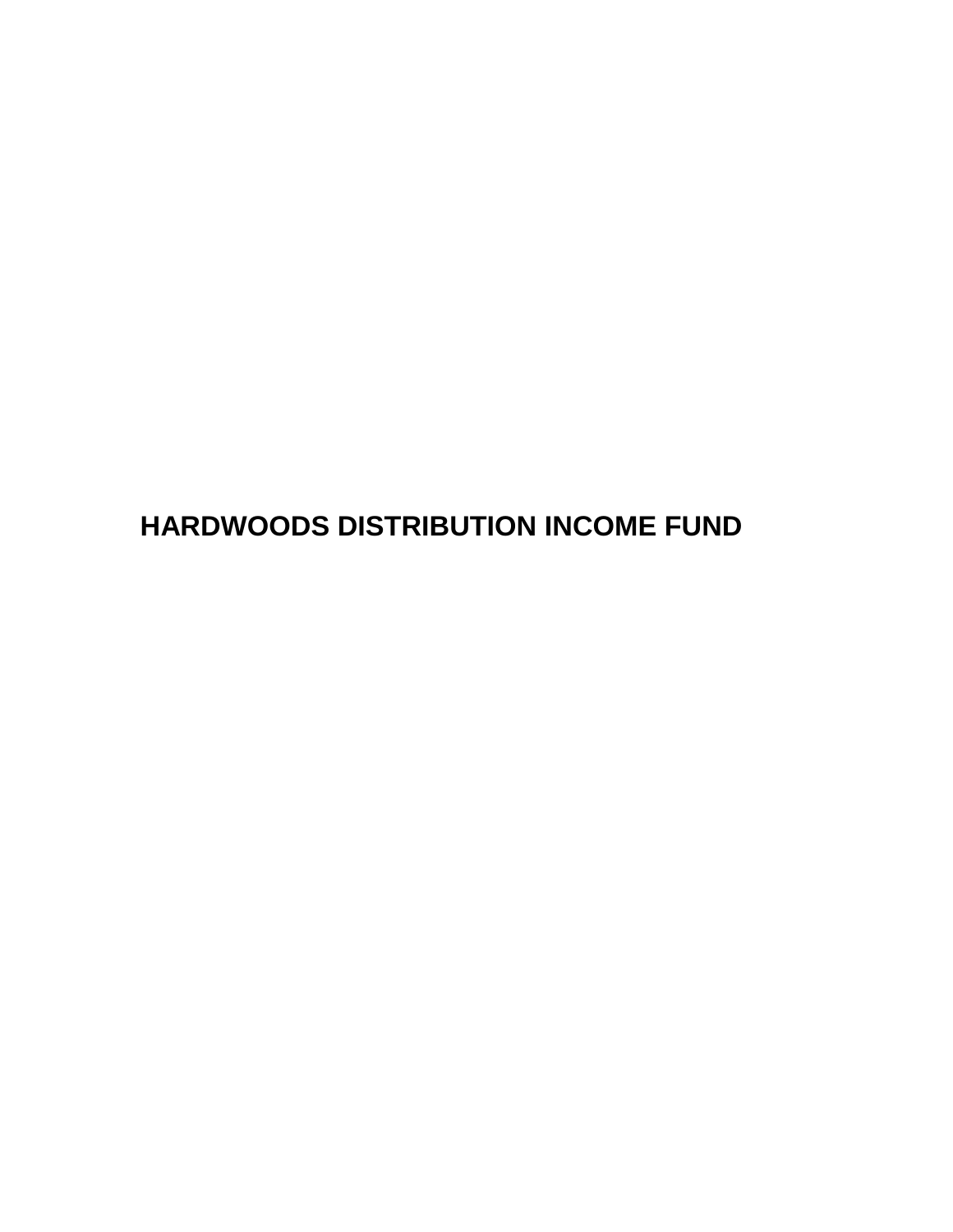Consolidated Balance Sheet (Unaudited) (Expressed in thousands of Canadian dollars)

|                                                                                                                                                                                                     | September 30, |                                        | March 23,                     |
|-----------------------------------------------------------------------------------------------------------------------------------------------------------------------------------------------------|---------------|----------------------------------------|-------------------------------|
|                                                                                                                                                                                                     |               | 2004                                   | 2004                          |
| <b>Assets</b>                                                                                                                                                                                       |               |                                        |                               |
| Current assets:<br>Cash and cash equivalents<br>Accounts receivable<br>Inventory<br>Prepaid expenses                                                                                                | \$            | 1,191<br>53,297<br>46,957<br>901       | \$<br>51,624<br>38,609<br>255 |
|                                                                                                                                                                                                     |               | 102,346                                | 90,488                        |
| Property, plant and equipment (note 3)                                                                                                                                                              |               | 5,022                                  | 5,094                         |
| Deferred financing costs (net of accumulated amortization of \$34)                                                                                                                                  |               | 165                                    | 204                           |
| Other intangible assets (net of accumulated amortization of \$499)                                                                                                                                  |               | 14,056                                 | 15,000                        |
| Future income taxes                                                                                                                                                                                 |               |                                        | 267                           |
| Foreign currency contracts (note 4)                                                                                                                                                                 |               | 851                                    |                               |
| Goodwill                                                                                                                                                                                            |               | 101,708                                | 104,580                       |
|                                                                                                                                                                                                     | \$            | 224,148                                | \$<br>215,633                 |
| Liabilities and Unitholders' Equity                                                                                                                                                                 |               |                                        |                               |
| <b>Current liabilities:</b><br>Bank indebtedness (note 5)<br>Accounts payable and accrued liabilities<br>Distributions payable to Unitholders<br>Distributions payable to non-controlling interests | \$            | 45,788<br>11,619<br>1,297<br>1,252     | \$<br>31,887<br>16,830        |
|                                                                                                                                                                                                     |               | 59,956                                 | 48,717                        |
| Future income taxes                                                                                                                                                                                 |               | 590                                    |                               |
| Non-controlling interest (note 6)                                                                                                                                                                   |               | 33,009                                 | 33,462                        |
| Unitholders' equity:<br>Fund Units (note 7)<br>Retained earnings<br>Cumulative foreign currency translation account                                                                                 |               | 133,454<br>1,124<br>(3,985)<br>130,593 | 133,454<br>133,454            |
|                                                                                                                                                                                                     |               |                                        |                               |
|                                                                                                                                                                                                     | \$            | 224,148                                | \$<br>215,633                 |

See accompanying notes to consolidated financial statements.

Approved on behalf of the Trustees:

(Signed) LAWRENCE I. BELL, Trustee (Signed) TERRY M. HOLLAND, Trustee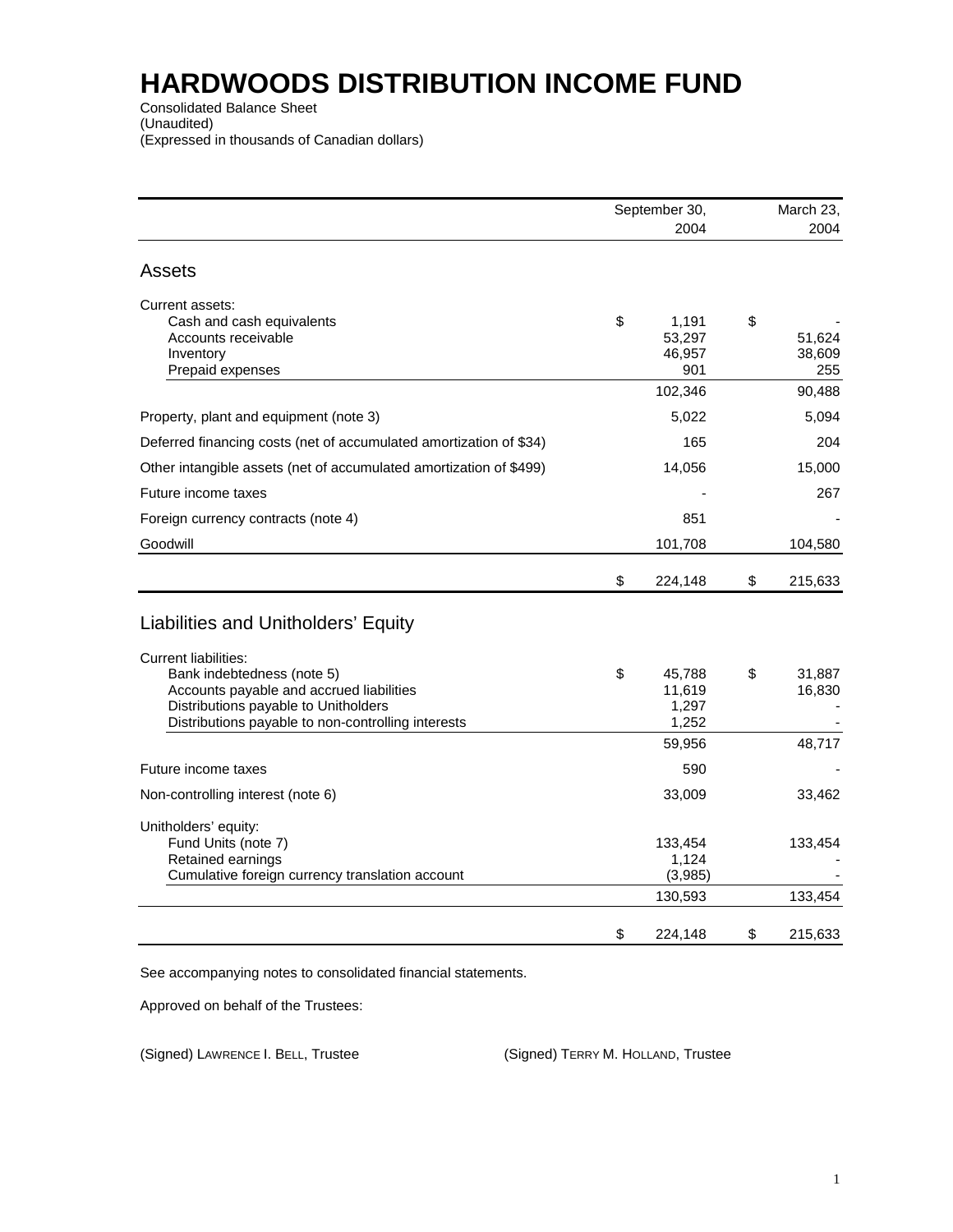Consolidated Statements of Operations and Retained Earnings (Unaudited)

(Expressed in thousands of Canadian dollars)

|                                                            |                        | Three months | Period from                        |            |
|------------------------------------------------------------|------------------------|--------------|------------------------------------|------------|
|                                                            | ended<br>September 30, |              | March 23, 2004<br>to September 30, |            |
|                                                            |                        | 2004         |                                    | 2004       |
| Sales                                                      | \$                     | 97,040       | \$                                 | 196,165    |
| Cost of sales                                              |                        | 79,135       |                                    | 159,313    |
| <b>Gross Profit</b>                                        |                        | 17,905       |                                    | 36,852     |
| Expenses (income):                                         |                        |              |                                    |            |
| Selling and administrative                                 |                        | 10,958       |                                    | 21,541     |
| Amortization:                                              |                        |              |                                    |            |
| Plant and equipment                                        |                        | 346          |                                    | 694        |
| Deferred financing costs<br>Other intangible assets        |                        | 17<br>246    |                                    | 34<br>499  |
| Interest                                                   |                        | 473          |                                    | 753        |
| Mark-to-market gain on foreign currency contracts (note 4) |                        | (1, 154)     |                                    | (851)      |
|                                                            |                        | 10,886       |                                    | 22,670     |
| Earnings before non-controlling interest and income taxes  |                        | 7,019        |                                    | 14,182     |
| Non-controlling interest (note 6)                          |                        | 1,404        |                                    | 2,836      |
| Earnings before income taxes                               |                        | 5,615        |                                    | 11,346     |
| Income taxes                                               |                        | 1,264        |                                    | 2,311      |
| Net earnings for the period                                |                        | 4,351        |                                    | 9,035      |
| Retained earnings, beginning of period                     |                        | 664          |                                    |            |
| Distributions to Unitholders                               |                        | (3,891)      |                                    | (7, 911)   |
| Retained earnings, end of period                           | \$                     | 1,124        | \$                                 | 1,124      |
|                                                            |                        |              |                                    |            |
| Basic and diluted earnings per Unit                        | \$                     | 0.30         | \$                                 | 0.63       |
| Weighted average number of Units outstanding               |                        | 14,410,000   |                                    | 14,410,000 |

See accompanying notes to consolidated financial statements.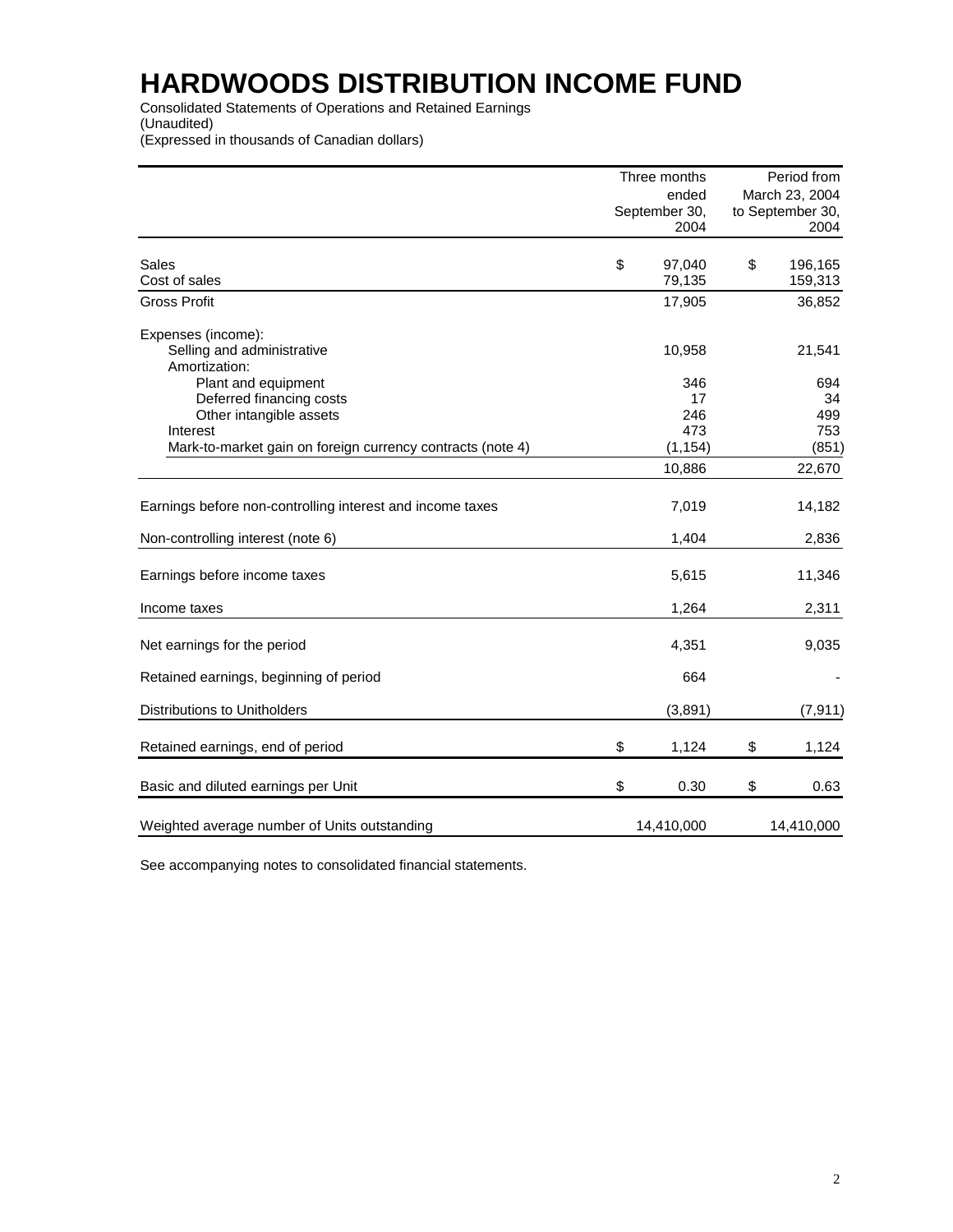Consolidated Statements of Cash Flows

(Unaudited)

(Expressed in thousands of Canadian dollars)

|                                                                                                                    | Three months                   |                                            | Period from         |
|--------------------------------------------------------------------------------------------------------------------|--------------------------------|--------------------------------------------|---------------------|
|                                                                                                                    | ended<br>September 30,<br>2004 | March 23, 2004<br>to September 30,<br>2004 |                     |
| Cash flows provided by (used in) operating activities:<br>Net earnings for the period<br>Items not involving cash: | \$<br>4,351                    | \$                                         | 9,035               |
| Amortization                                                                                                       | 609                            |                                            | 1,227               |
| Gain on sale of property, plant and equipment                                                                      | (3)                            |                                            | (21)                |
| Mark-to-market gain on foreign currency contracts                                                                  | (1, 154)                       |                                            | (851)               |
| Non-controlling interest<br>Future income taxes                                                                    | 1,404                          |                                            | 2,836               |
|                                                                                                                    | 525                            |                                            | 845                 |
| Changes in non-cash operating working capital (note 8)                                                             | 5,732<br>(5,986)               |                                            | 13,071<br>(18, 705) |
| Net cash used in operating activities                                                                              | (254)                          |                                            | (5,634)             |
|                                                                                                                    |                                |                                            |                     |
| Cash flows provided by (used in) investing activities:<br>Business acquisition (note 1)                            |                                |                                            | (165, 137)          |
| Additions to property, plant and equipment                                                                         | (531)                          |                                            | (809)               |
| Proceeds on disposal of property, plant and equipment                                                              | 18                             |                                            | 48                  |
| Net cash used in investing activities                                                                              | (513)                          |                                            | (165, 898)          |
| Cash flows provided by (used in) financing activities:                                                             |                                |                                            |                     |
| Net proceeds from the issuance of Units<br>Increase in bank indebtedness                                           | 3,859                          |                                            | 133,454<br>47,181   |
| Increase in deferred financing fees                                                                                |                                |                                            | (204)               |
| Distributions paid to Unitholders                                                                                  | (3,825)                        |                                            | (6, 614)            |
| Distributions paid to non controlling interest                                                                     | (1,010)                        |                                            | (1,010)             |
| Net cash provided by (used in) financing activities                                                                | (976)                          |                                            | 172,807             |
| Increase (decrease) in cash                                                                                        | (1,743)                        |                                            | 1,275               |
| Decrease in cash due to foreign currency fluctuations                                                              | (71)                           |                                            | (84)                |
| Cash, beginning of period                                                                                          | 3,005                          |                                            |                     |
| Cash, end of period                                                                                                | \$<br>1,191                    | \$                                         | 1,191               |
|                                                                                                                    |                                |                                            |                     |
| Supplementary information (cash amounts):                                                                          |                                |                                            |                     |
| Interest paid<br>Income taxes paid                                                                                 | \$<br>473<br>369               | \$                                         | 753<br>733          |
|                                                                                                                    |                                |                                            |                     |

See accompanying notes to consolidated financial statements.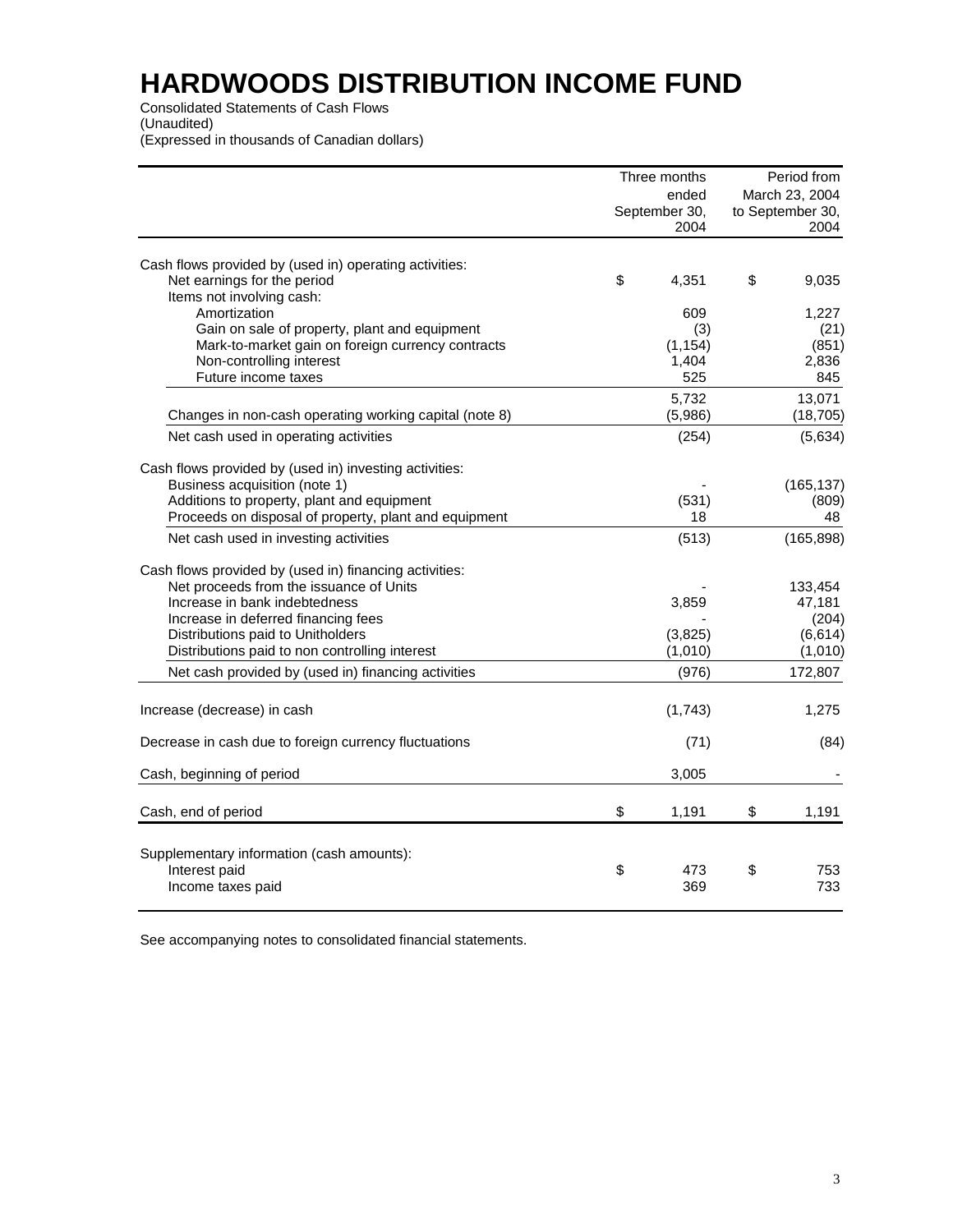Notes to Consolidated Financial Statements (Unaudited) (Tabular amounts expressed in thousands of Canadian dollars)

Three months ended September 30, 2004 Period from March 23, 2004 to September 30, 2004

#### **1. Nature of operations and business acquisition:**

Hardwoods Distribution Income Fund (the "Fund") is an unincorporated, open ended, limited purpose trust established under the laws of the Province of British Columbia on January 30, 2004 by a Declaration of Trust. The Fund commenced operations on March 23, 2004 when it completed an initial public offering (the "Offering") of Units and acquired (the "Acquisition") an 80% interest in a hardwood lumber and sheet goods distribution business in North America (the "Business") from affiliates of Sauder Industries Limited ("SIL"). The Fund holds, indirectly, 80% of the outstanding limited partnership units of Hardwoods Specialty Products LP ("Hardwoods LP") and Hardwoods Specialty Products US LP ("Hardwoods USLP"), limited partnerships established under the laws of the Province of Manitoba and the state of Delaware, respectively.

On March 23, 2004, the Fund issued 14,410,000 Units at \$10 per Unit pursuant to the Offering. Net proceeds from the Offering were \$133,454,000, after deducting expenses of the Offering of \$10,646,000.

Also on March 23, 2004, the Fund used the net proceeds from the Offering, together with funds from two new credit facilities (note 5), to acquire an 80% interest in Hardwoods LP and Hardwoods USLP for total consideration of \$165.1 million. The acquisition of the Funds interest in Hardwoods LP and Hardwoods USLP was completed through a series of transactions and has been accounted for using the purchase method.

The fair value of the net assets acquired are as follows:

| Net working capital                                                   | \$<br>73.658 |
|-----------------------------------------------------------------------|--------------|
| Property, plant and equipment                                         | 5.094        |
| Goodwill                                                              | 104.580      |
| Other intangible assets                                               | 15.000       |
| Future income taxes                                                   | 267          |
| Non-controlling interests                                             | (33, 462)    |
| Consideration, being cash from the Offering and new credit facilities | 165.137      |

The results of operations of Hardwoods LP and Hardwoods USLP have been included in the Fund's consolidated financial statements from March 23, 2004, being the date of acquisition.

#### **2. Significant accounting policies:**

These consolidated financial statements have been prepared in accordance with Canadian generally accepted accounting principles for interim financial statements and may not include all disclosures required by generally accepted accounting principles for annual financial statements.

(a) Basis of presentation:

These consolidated financial statements include the accounts of the Funds 80% owned subsidiaries Hardwoods LP and Hardwoods USLP and other wholly owned subsidiaries. All significant intercompany balances and transactions have been eliminated on consolidation.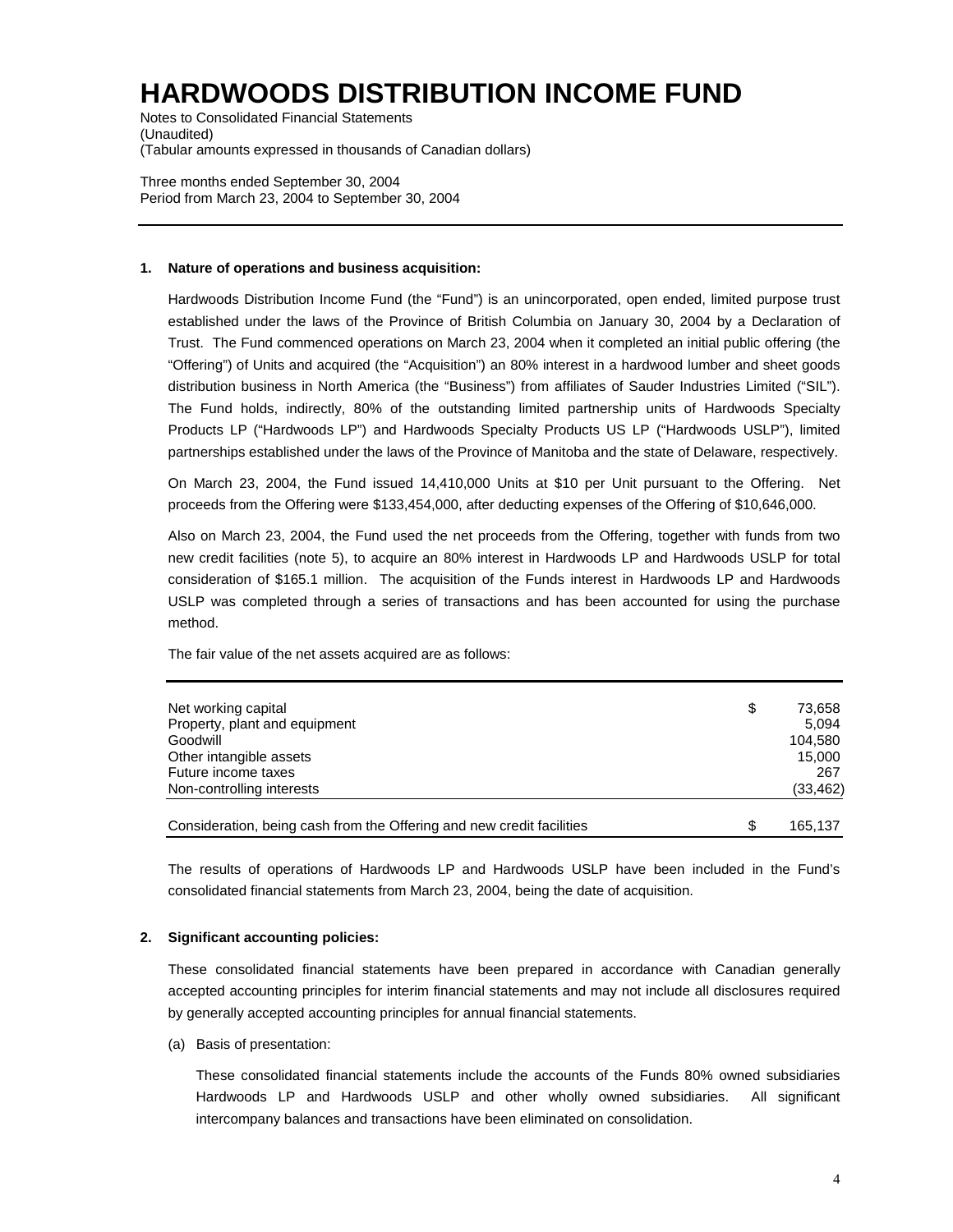Notes to Consolidated Financial Statements (Unaudited) (Tabular amounts expressed in thousands of Canadian dollars)

Three months ended September 30, 2004 Period from March 23, 2004 to September 30, 2004

### **2. Significant accounting policies (continued):**

(b) Cash and cash equivalents:

The Fund considers deposits in banks, certificates of deposits and short-term investments with original maturities of three months or less as cash and cash equivalents.

(c) Accounts receivable:

Accounts receivable includes trade accounts receivable net of allowances for doubtful accounts plus housing loans related to the relocation of employees.

(d) Inventory:

Inventory is valued at the lower of cost and net realizable value.

(e) Property, plant and equipment:

Property, plant and equipment are stated at cost. Amortization is provided at straight-line rates sufficient to amortize the cost of the assets over their estimated useful lives as follows:

| Estimated useful life<br>Assets |                            |  |  |
|---------------------------------|----------------------------|--|--|
| <b>Buildings</b>                | 20 years                   |  |  |
| Machinery and equipment         | 5 to 10 years              |  |  |
| Automobiles                     | 3 years                    |  |  |
| Mobile equipment                | 7 to 10 years              |  |  |
| Leasehold improvements          | Over the term of the lease |  |  |

(f) Deferred financing costs:

Financing costs incurred to obtain credit facilities are deferred and amortized on a straight-line basis over the term of the related debt.

(g) Other intangible assets:

Other intangible assets represent customer relationships acquired in a business combination and are recorded at cost less accumulated amortization. Amortization is provided for on a straight-line basis over 15 years. Management reviews the carrying value of other intangible assets for impairment whenever events or changes in circumstances indicate that their carrying value may not be recoverable. An impairment loss is recorded when it is determined that the carrying amount of these assets is not recoverable and exceeds their fair value.

(h) Goodwill:

Goodwill is recorded at cost and is not amortized. Management reviews the carrying value of goodwill for impairment annually, or more frequently if events or changes in circumstances indicate that the asset may be impaired. Any excess of carrying value over fair value will be charged to income in the period in which the impairment is determined.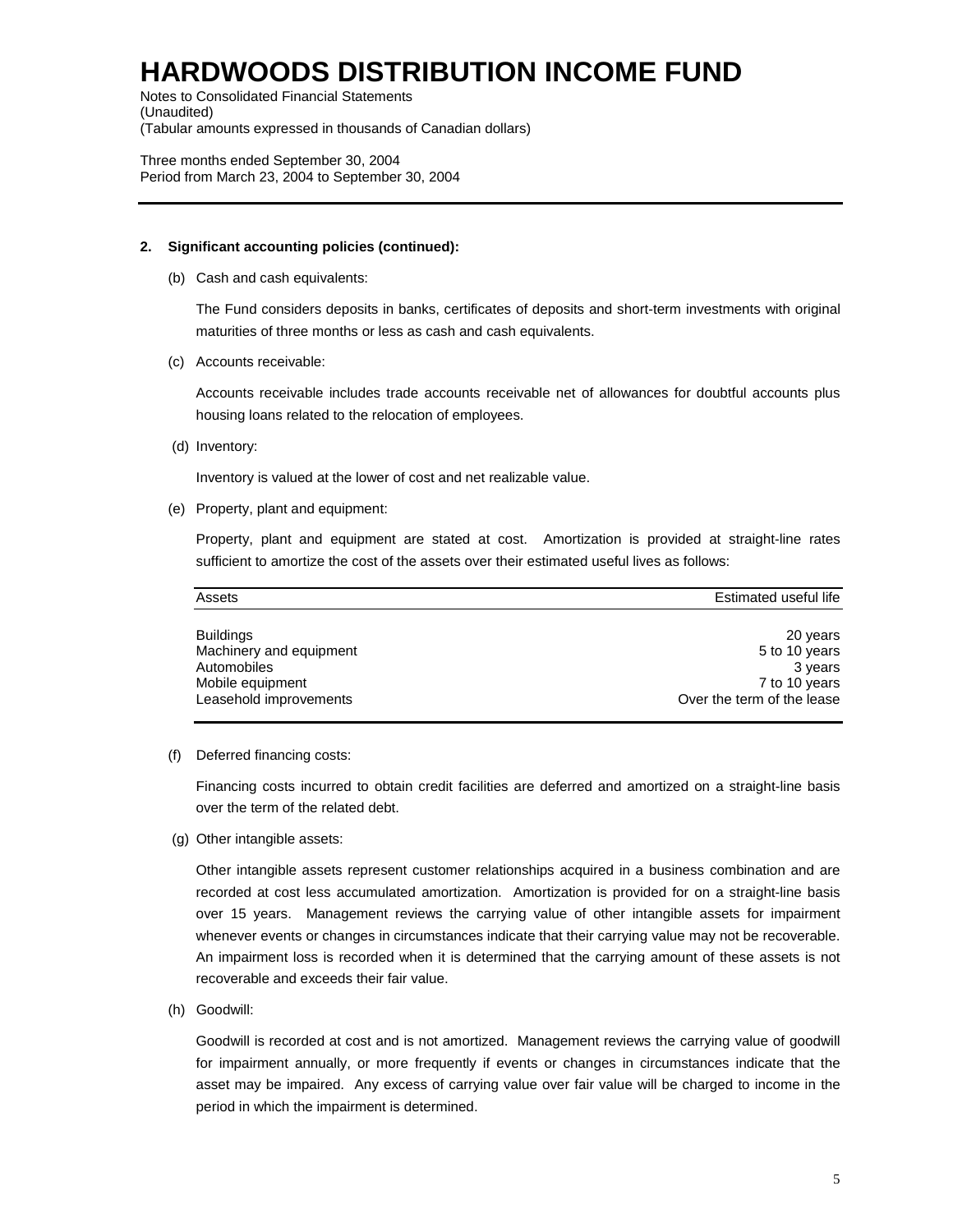Notes to Consolidated Financial Statements (Unaudited) (Tabular amounts expressed in thousands of Canadian dollars)

Three months ended September 30, 2004 Period from March 23, 2004 to September 30, 2004

### **2. Significant accounting policies (continued):**

(i) Income taxes:

Incorporated subsidiaries of the Fund use the asset and liability method of accounting for income taxes. Under the asset and liability method, future income tax assets and liabilities are recognized for the future tax consequences attributable to differences between the financial statement carrying amounts of existing assets and liabilities and their respective tax bases. Future tax assets and liabilities are measured using enacted or substantively enacted tax rates expected to apply to taxable income in the years in which those temporary differences are expected to be recovered or settled. The effect on future tax assets and liabilities of a change in tax rates is recognized in income in the period that includes the substantive enactment date. The amount of future income tax assets recognized is limited to the amount that is more likely than not to be realized.

Income tax obligations relating to distributions of the Fund are the obligations of the Unitholders and, accordingly, no provision for income taxes has been made in respect of the Fund itself.

(j) Revenue recognition:

Revenue from the sale of hardwood lumber and sheet goods is recognized at the time of delivery, which is when title and the risks and rewards of ownership transfers to the customer.

(k) Translation of foreign currencies:

The accounts of the Fund's foreign self-sustaining operation are translated into Canadian dollars using the current rate method. Assets and liabilities are translated at the exchange rate in effect at the balance sheet date and revenue and expense are translated at average exchange rates for the period. Gains or losses arising from the translation of the financial statements of the self-sustaining foreign operation are deferred in the cumulative foreign currency translation account in the Unitholders' equity.

Foreign monetary assets and liabilities of the Canadian operations and integrated foreign operations have been translated into Canadian dollars using the rate of exchange in effect at the balance sheet date and foreign non-monetary balances are translated at their historical exchange rates. Revenue and expenses denominated in foreign currencies are translated at the average exchange rates for the period. Exchange gains or losses arising from translation of these foreign monetary balances are reflected in earnings.

(l) Foreign currency contracts:

The Fund uses currency derivatives to manage its exposure to fluctuations in exchange rates. The foreign currency contracts are recognized in the balance sheet and measured at fair value, with changes in fair value recognized currently in income.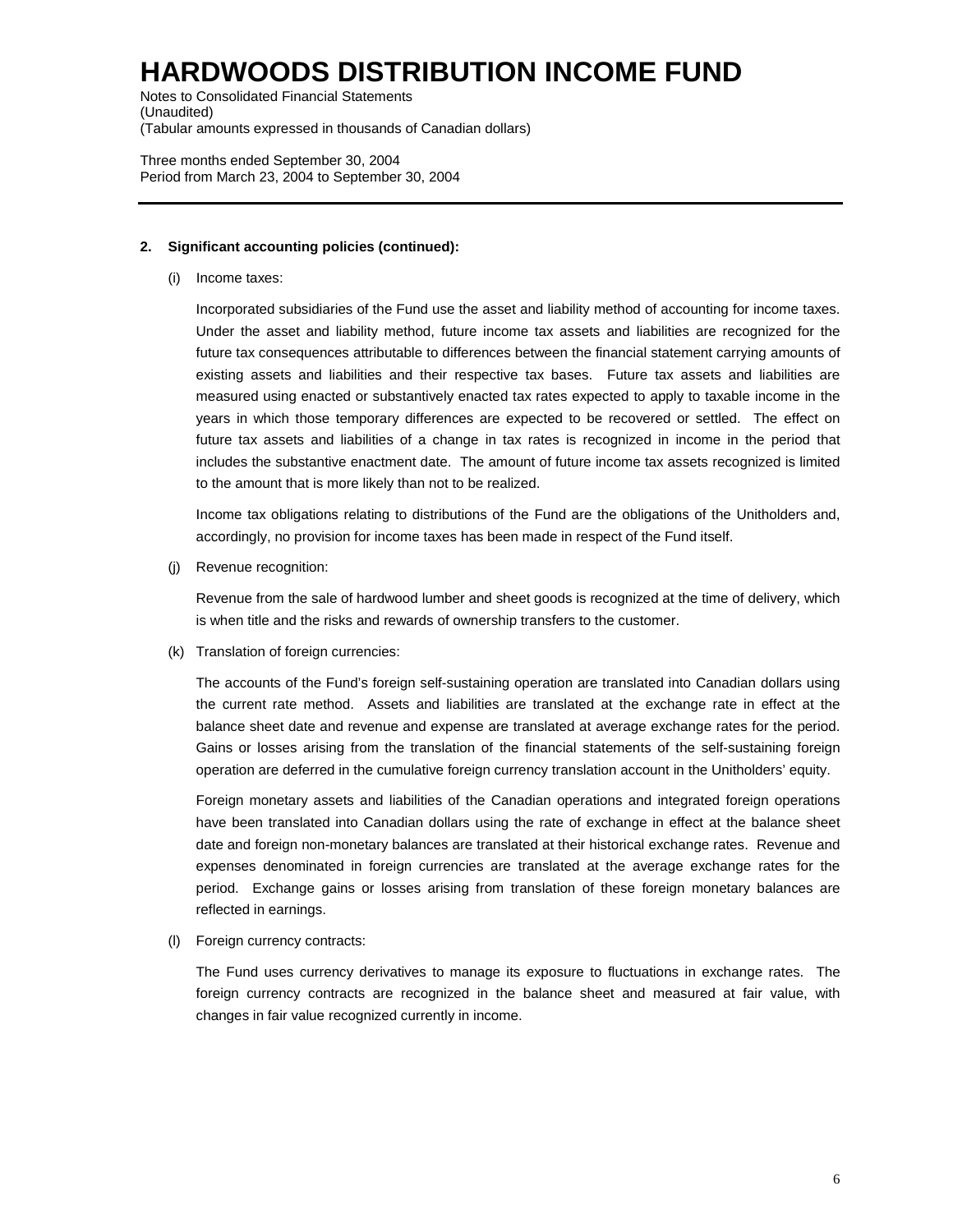Notes to Consolidated Financial Statements (Unaudited) (Tabular amounts expressed in thousands of Canadian dollars)

Three months ended September 30, 2004 Period from March 23, 2004 to September 30, 2004

## **2. Significant accounting policies (continued):**

(m) Earnings per Unit:

Basic earnings per Unit is calculated by dividing net earnings by the weighted average number of Units outstanding during the reporting period which commenced March 23, 2004. Diluted earnings per Unit is calculated by application of the if-converted method for convertible securities. As the conversion of convertible securities would not have a dilutive effect on earnings per Unit, diluted and basic earnings per Unit are the same amount.

(n) Use of estimates:

The preparation of financial statements requires management to make estimates and assumptions that affect the reported amounts of assets and liabilities and disclosure of contingent assets and liabilities at the date of the financial statements and the reported amounts of revenue and expenses during the reporting period. Areas requiring significant management estimates include the valuation of goodwill, other intangible assets, allowance for doubtful accounts, future income taxes and amounts of accrued liabilities. Actual amounts may differ from the estimates applied in the preparation of these financial statements.

|                         |                      | Accumulated |     | Net book |       |
|-------------------------|----------------------|-------------|-----|----------|-------|
| September 30, 2004      | amortization<br>Cost |             |     |          | value |
| <b>Buildings</b>        | \$<br>521            | \$          | 24  | \$       | 497   |
| Machinery and equipment | 1,234                |             | 231 |          | 1,003 |
| Automobiles             | 12                   |             |     |          | 5     |
| Mobile equipment        | 2,479                |             | 314 |          | 2,165 |
| Leasehold improvements  | 632                  |             | 96  |          | 536   |
|                         | 4,878                |             | 672 |          | 4,206 |
| Land                    | 816                  |             |     |          | 816   |
|                         | \$<br>5,694          | \$          | 672 | \$       | 5,022 |

## **3. Property, plant and equipment:**

#### **4. Foreign currency contracts:**

In order to manage the Funds exposure to exchange rate fluctuations on United States dollar denominated distributable cash, a subsidiary of the Fund has entered into foreign currency contracts to exchange US\$675,000 each month for approximately CDN\$903,000, for thirty-six consecutive months from April 2004 to April 2007. The remaining 30 monthly foreign currency contracts at September 30, 2004 are recognized in the balance sheet and measured at fair value, which at September 30, 2004 represented an asset of \$851,000.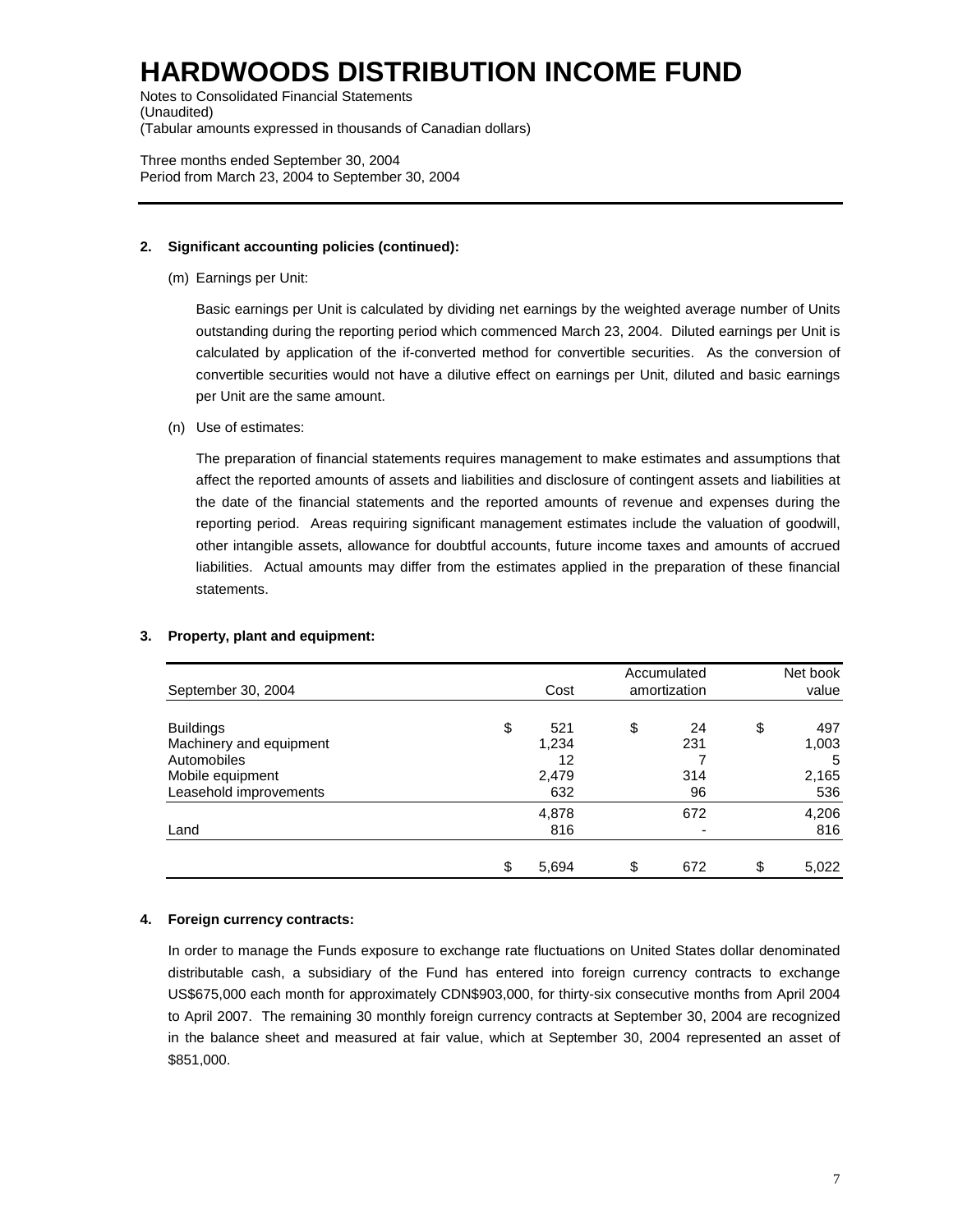Notes to Consolidated Financial Statements (Unaudited) (Tabular amounts expressed in thousands of Canadian dollars)

Three months ended September 30, 2004 Period from March 23, 2004 to September 30, 2004

### **5. Bank indebtedness:**

| Hardwoods LP<br>Hardwoods USLP (US\$23,000) | S | 16,458<br>29,330 |
|---------------------------------------------|---|------------------|
|                                             | S | 45,788           |

Bank indebtedness consists of advances under operating lines of credit available to Hardwoods LP and Hardwoods USLP. Hardwoods LP has a revolving credit facility of up to an aggregate amount of \$20.0 million and Hardwoods USLP has a revolving credit facility of up to an aggregate amount of \$34.4 million (US\$27.0 million) (less the net exposure under the foreign currency contracts facility as described in note 4, as determined by the lender from time to time).

The Hardwoods LP credit facility is secured by a first security interest in all of the present and after acquired property of Hardwoods LP and its operating subsidiaries, and by the Hardwoods LP Units held indirectly by the Fund and by an affiliate of SIL, respectively. The Hardwoods USLP credit facility, and the foreign currency hedging arrangements, are secured by a first security interest in all of the present and after acquired property of Hardwoods USLP and by the Hardwoods USLP Units held indirectly by the Fund and by an affiliate of SIL, respectively.

Each facility is a demand loan with a revolving three-year term expiring on March 23, 2007. The credit facilities are repayable without any prepayment penalties and bear interest at a floating rate based on the Canadian dollar or US dollar prime rate (as the case may be), LIBOR or bankers acceptance rates plus, in each case, an applicable margin. Letters of credit are also available under the credit facilities. The rates vary with the ratio of total debt for borrowed money, capital leases and letters of credit (the "funded debt") (as adjusted for certain items) to EBITDA. Commitment fees and standby charges are payable.

The average annual interest rates payable for the period from March 23, 2004 to September 30, 2004 were 4.9% and 3.3% for the Hardwoods LP and Hardwoods USLP credit facilities, respectively.

## **6. Non-controlling interest:**

| Retained interest in Hardwoods LP and Hardwoods USLP          | \$<br>33.462 |
|---------------------------------------------------------------|--------------|
| Interest in post-acquisition earnings                         | 2.836        |
| Distributions paid to non-controlling interests               | (1,010)      |
| Distributions payable to non-controlling interests            | (1,252)      |
| Foreign translation adjustment on exchange of non-controlling |              |
| equityholders interest in Hardwoods USLP                      | (1,027)      |
|                                                               |              |
|                                                               | 33.009       |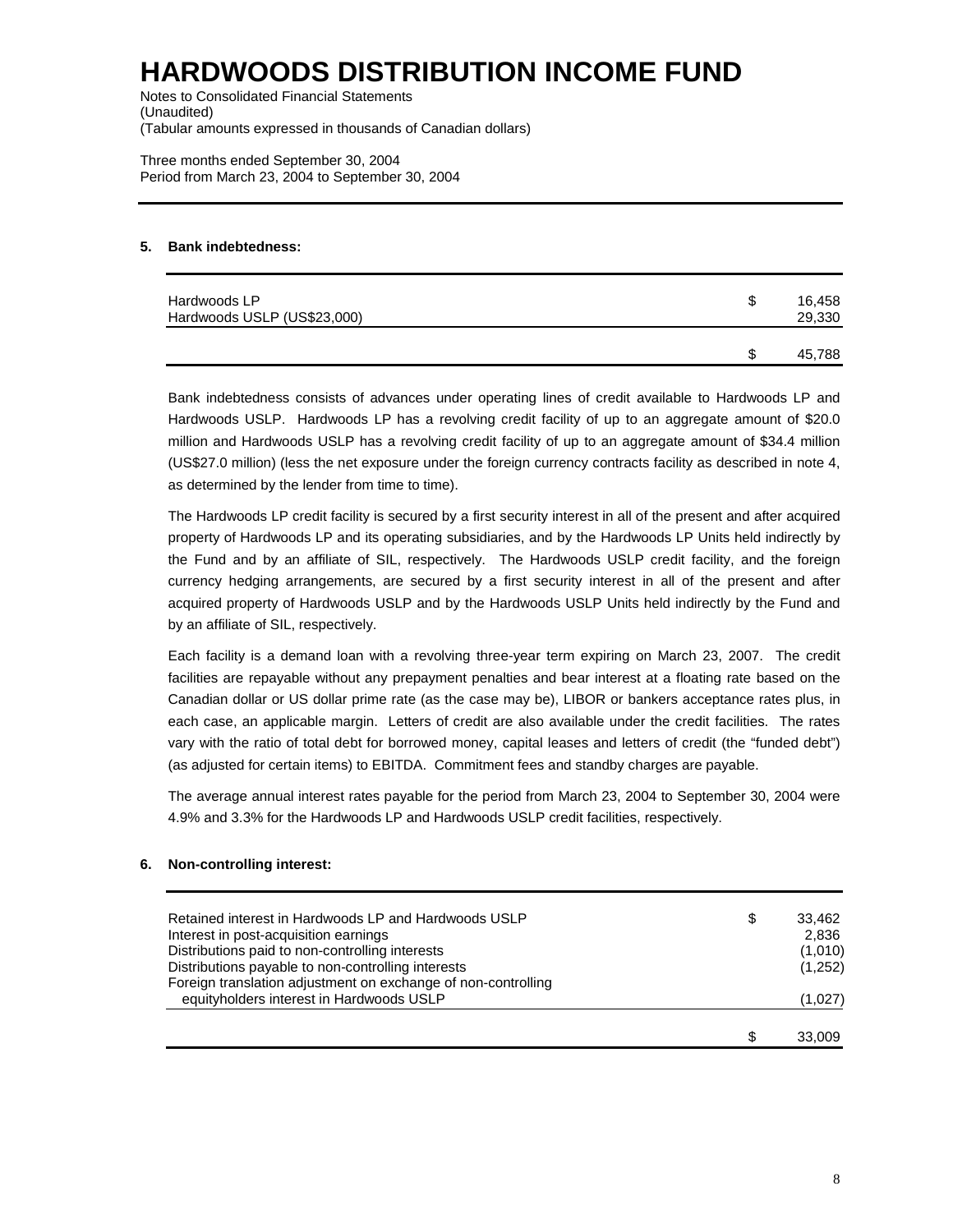Notes to Consolidated Financial Statements (Unaudited) (Tabular amounts expressed in thousands of Canadian dollars)

Three months ended September 30, 2004 Period from March 23, 2004 to September 30, 2004

### **6. Non-controlling interest (continued):**

The previous owners of the Business (note 1) have retained a 20% interest in Hardwoods LP and Hardwoods USLP through ownership of Class B Hardwoods LP units ("Class B LP Units") and Class B Hardwoods USLP units ("Class B USLP Units"), respectively. The Fund owns an 80% interest in Hardwoods LP and Hardwoods USLP through ownership of Class A Hardwoods LP units ("Class A LP Units") and Class A Hardwoods USLP units ("Class A USLP Units"), respectively.

The Class A LP Units and Class B LP Units and the Class A USLP Units and Class B USLP Units, respectively, have economic and voting rights that are equivalent in all material respects except distributions on the Class B LP Units and Class B USLP Units are subject to the subordination arrangements described below until the date (the "Subordination End Date") on which:

- the consolidated Adjusted EBITDA, as defined in the Subordination Agreement dated March 23, 2004, of the Fund for the 12 month period ending on the last day of the month immediately preceding such date is at least \$21.3 million; and
- cash distributions of at least \$29.54 million (\$2.05 per Unit) have been paid on the Units and a combined amount of cash advances or distributions of at least \$7.385 million has been paid on the Class B LP Units and Class B USLP Units (\$2.05 per combined Class B LP and Class B USLP Units) (as adjusted for issuances, redemptions and repurchases of Units, LP Units and USLP Units subsequently and by converting the cash distributions or advances by Hardwoods USLP on the USLP Units at the rate of exchange used by the Fund to convert funds received by it in US dollars into Canadian dollars) for the 24 month period ending on the last day of the month immediately preceding such date.

Distributions are to be made monthly on the Class A LP Units and Class A USLP Units equal to \$0.0854 per Unit to the extent cash is available to make cash distributions. Generally, distributions on the Class B LP Units and Class B USLP Units will be subordinated and will be made quarterly in a combined amount for one Class B LP Unit and one Class B USLP Unit equal, on a pro rated basis, to the combined amount distributed on one Class A LP Unit and one Class A USLP Unit during such fiscal quarter, only after the distributions have been made on the Class A LP Units and Class A USLP Units and to the extent cash is available to make such distributions.

After the Subordination End Date, the holders of the Class B LP Units and Class B USLP Units will be entitled to effectively exchange all or a portion of their Class B LP Units and Class B USLP Units for up to 3,602,500 Units of the Fund, representing 20% of the issued and outstanding Units of the Fund on a fully diluted basis. In the event the Fund enters into an agreement in respect of an acquisition or a take-over bid of the Fund, the holders of the Class B LP Units and Class B USLP Units will be entitled to exchange such units for Units of the Fund.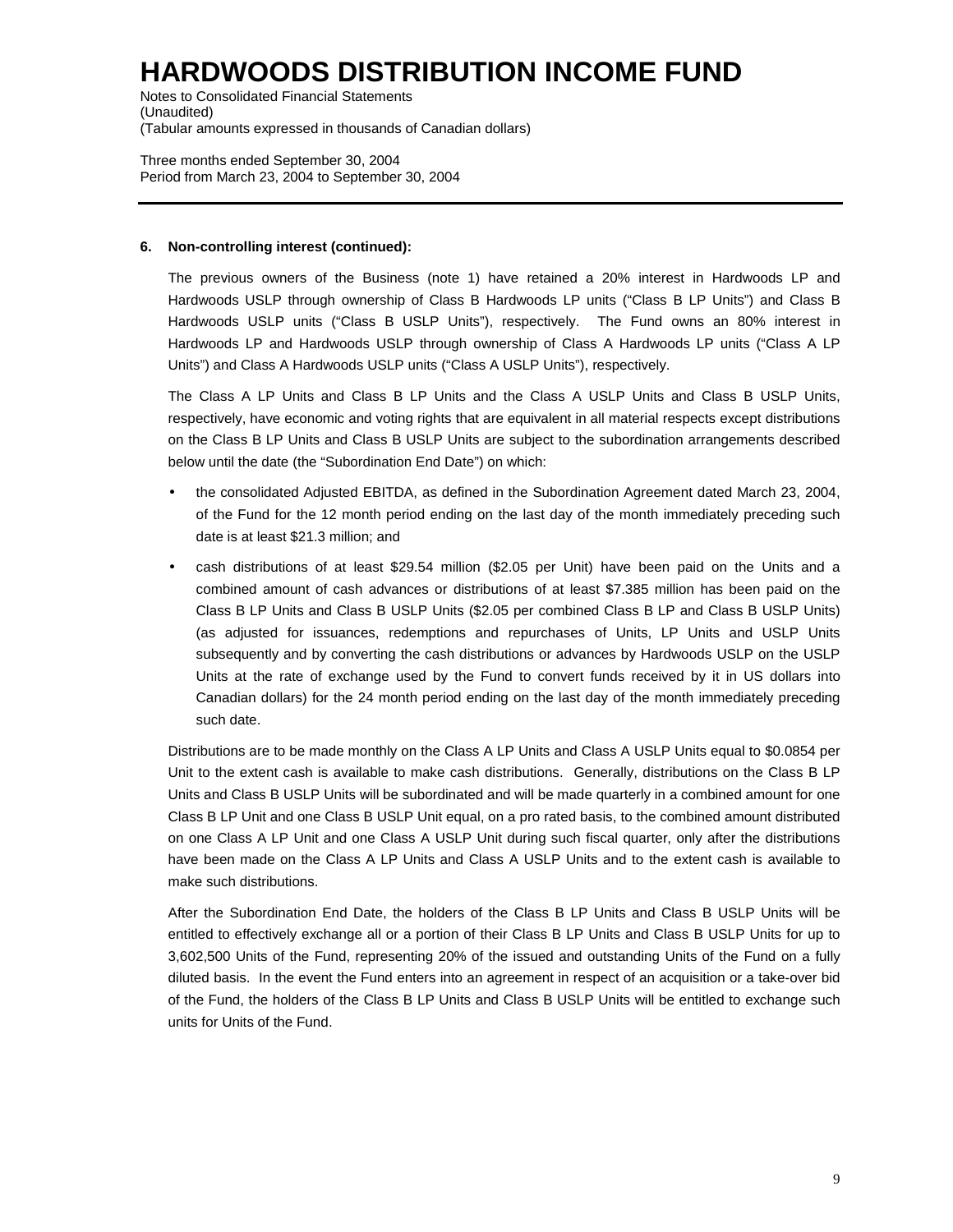Notes to Consolidated Financial Statements (Unaudited) (Tabular amounts expressed in thousands of Canadian dollars)

Three months ended September 30, 2004 Period from March 23, 2004 to September 30, 2004

## **7. Fund Units:**

An unlimited number of Units and Special Voting Units may be created and issued pursuant to the Declaration of Trust. Each Unit is transferable and represents an equal undivided beneficial interest in any distributions from the Fund, whether of net income, net realized capital gains or other amounts and in the net assets of the Fund in the event of a termination or winding up of the Fund. The Special Voting Units are not entitled to any beneficial interest in any distribution from the Fund or in the net assets of the Fund in the event of a termination or winding up of the Fund. Each Unit, or Special Voting Unit, entitles the holder thereof to one vote at all meetings of voting Unitholders.

On March 23, 2004, the Fund issued 14,410,000 Units at a price of \$10 per Unit pursuant to the Offering. Net proceeds from the Offering were \$133,454,000 after deducting expenses of the Offering of \$10,646,000. The holders of the Class B Units of Hardwoods LP and Hardwoods USLP were issued 3,602,500 Special Voting Units of the Fund, the value of which is included in non-controlling interest (note 6). Such Special Voting Units are to be cancelled on the exchange of Class B Units of Hardwoods LP and Hardwoods USLP for Units of the Fund.

|                                                                                                  | Three months<br>ended<br>September 30,<br>2004 |                                      | Period from<br>March 23, 2004<br>to September 30,<br>2004 |                                         |
|--------------------------------------------------------------------------------------------------|------------------------------------------------|--------------------------------------|-----------------------------------------------------------|-----------------------------------------|
| Accounts receivable<br>Inventory<br>Prepaid expenses<br>Accounts payable and accrued liabilities | \$                                             | 400<br>(4, 477)<br>(568)<br>(1, 341) | \$                                                        | (3,401)<br>(9,821)<br>(662)<br>(4, 821) |
|                                                                                                  | \$                                             | (5,986)                              | \$                                                        | (18, 705)                               |

## **8. Changes in non-cash operating working capital:**

## **9. Commitments:**

(a) The Fund's subsidiaries are obligated under various operating leases that require minimum rental payments in each of the next five years as follows:

| 2004       | \$<br>1,579  |
|------------|--------------|
| 2005       | 5,298        |
| 2006       | 4,588        |
| 2007       | 4,429        |
| 2008       | 4,124        |
|            | 20,018       |
| Thereafter | 5,373        |
|            |              |
|            | \$<br>25,391 |
|            |              |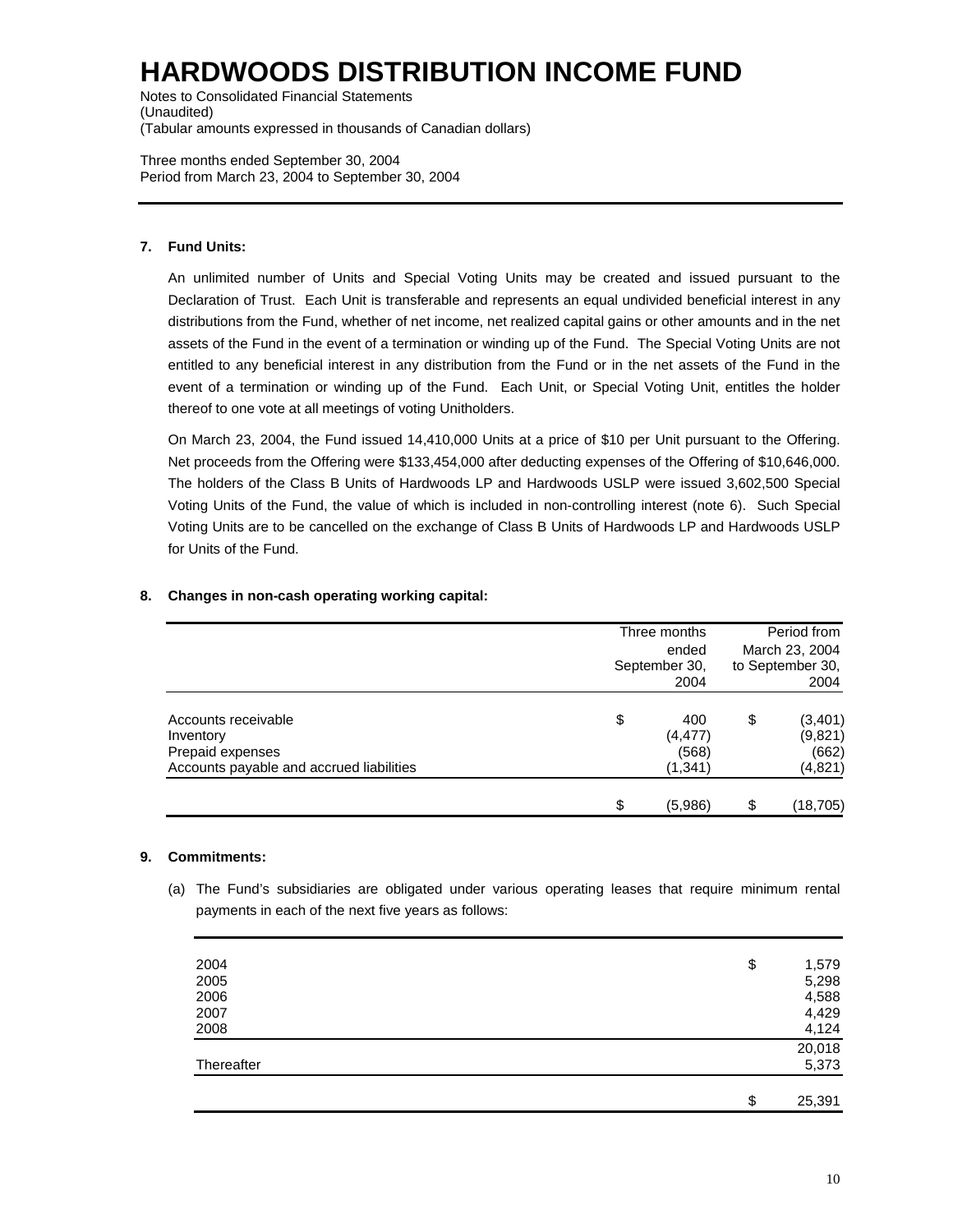Notes to Consolidated Financial Statements (Unaudited) (Tabular amounts expressed in thousands of Canadian dollars)

Three months ended September 30, 2004 Period from March 23, 2004 to September 30, 2004

### **9. Commitments (continued):**

(b) At September 30, 2004, the Fund's subsidiaries were committed in the amount of \$170,364 (US\$133,598) under letters of credit.

## **10. Segment disclosure:**

Information about geographic areas is as follows:

|                                                                                                                                   | Three months<br>ended<br>September 30, |        | Period from<br>March 23, 2004<br>to September 30, |                  |
|-----------------------------------------------------------------------------------------------------------------------------------|----------------------------------------|--------|---------------------------------------------------|------------------|
|                                                                                                                                   |                                        |        |                                                   |                  |
|                                                                                                                                   |                                        | 2004   | 2004                                              |                  |
| Revenue from external customers:                                                                                                  |                                        |        |                                                   |                  |
| Canada                                                                                                                            | \$                                     | 30,198 | \$                                                | 60,838           |
| United States (three months ended September 30, 2004-US\$51,010;<br>period from March 23, 2004 to September 30, 2004-US\$101,422) |                                        | 66,842 |                                                   | 135,327          |
|                                                                                                                                   | \$                                     | 97,040 | \$                                                | 196,165          |
|                                                                                                                                   |                                        |        |                                                   | September 30,    |
|                                                                                                                                   |                                        |        |                                                   | 2004             |
| Property, plant and equipment:                                                                                                    |                                        |        |                                                   |                  |
| Canada<br><b>United States</b>                                                                                                    |                                        |        | \$                                                | 1,708<br>3,314   |
|                                                                                                                                   |                                        |        | \$                                                | 5,022            |
| Goodwill                                                                                                                          |                                        |        |                                                   |                  |
| Canada<br><b>United States</b>                                                                                                    |                                        |        | \$                                                | 42,043<br>59,665 |
|                                                                                                                                   |                                        |        | \$                                                | 101,708          |

#### **11. Financial instruments:**

(a) Fair values of financial instruments:

The carrying value of cash and cash equivalents, trade accounts receivable, other receivables, accounts payable and accrued liabilities and distributions payable approximate their fair value due to the relatively short period to maturity of the instruments. The carrying value of the credit facilities approximate their fair values due to the existence of floating market based interest rates. The foreign currency contracts are carried at market values.